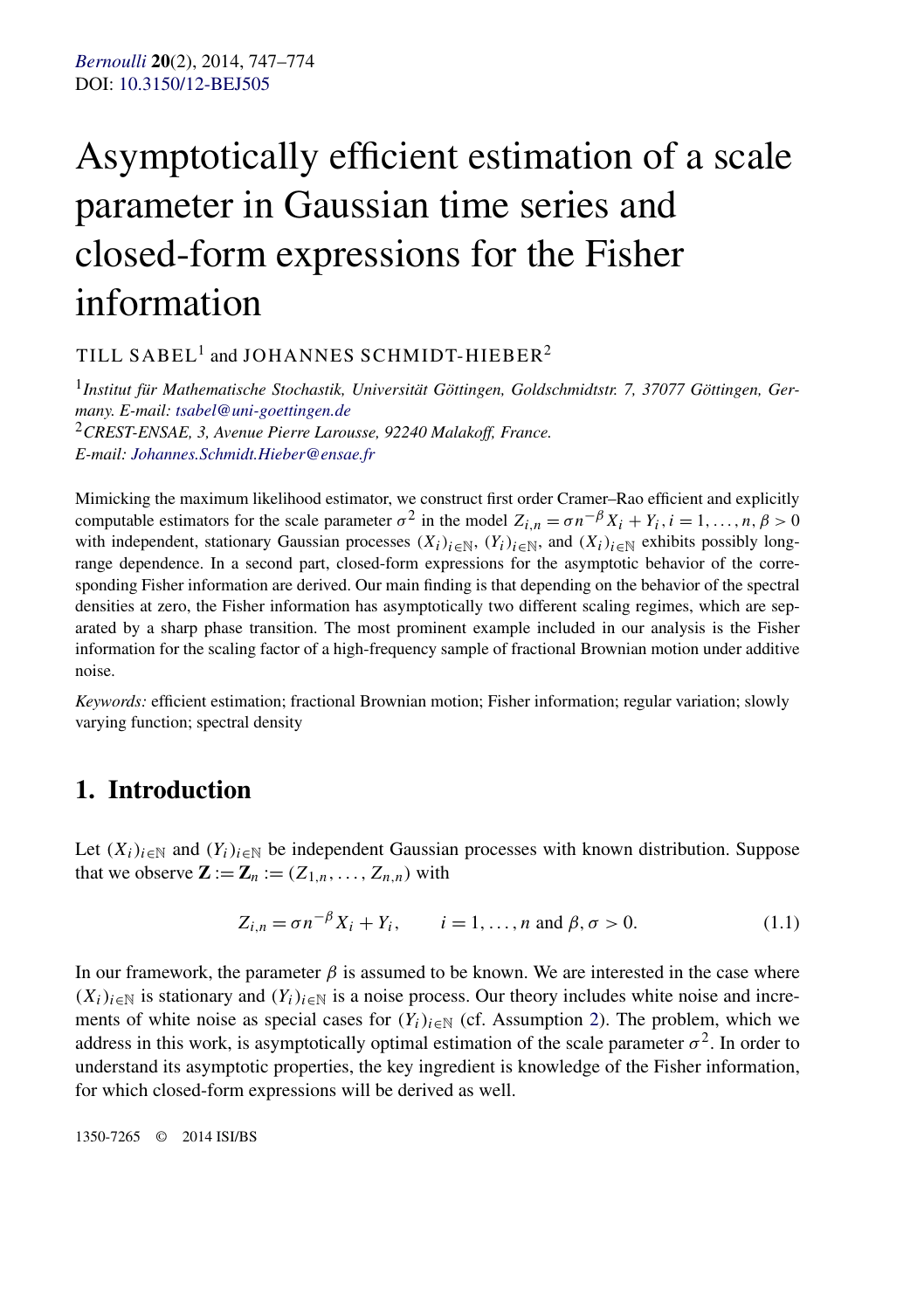<span id="page-1-0"></span>Our study is motivated by estimation of the variance  $\sigma^2$  of a fractional Brownian motion (fBM)  $(B_t^H)_{t\geq0}$  at time points  $i/n, i = 1, \ldots, n$ , under additive Gaussian white noise (WN), that is,

$$
V_{i,n} := \sigma B_{i/n}^H + \tau \varepsilon_i, \qquad i = 1, \dots, n. \tag{1.2}
$$

Here, *H* refers to the Hurst index (or self-similarity parameter) and  $(\varepsilon_i)_i$  is a sequence of i.i.d. standard normal random variables. This model has attracted a lot of attention, recently (cf. Gloter and Hoffmann [\[12,13\]](#page-26-0) and for the special case  $H = 1/2$ , cf. Stein [\[23\]](#page-26-0), Gloter and Jacod [\[14,15\]](#page-26-0), as well as Cai *et al.* [\[6\]](#page-26-0)). Let us call it the fBM + WN model and note that the increment vector is of type [\(1.1\)](#page-0-0) with  $\beta = H$ . This shows that models (1.1) and (1.2) coincide, if  $X_i$  and  $Y_i$  are chosen as the increments  $n^H (B_{i/n}^H - B_{(i-1)/n}^H)$  and  $\tau(\varepsilon_{i,n} - \varepsilon_{i-1,n})$ , with  $\varepsilon_{0,n} := 0$ , respectively.

Estimation of  $\sigma^2$  (and *H*) was discussed in slightly more general settings than the fBM + WN model by Gloter and Hoffmann [\[12,13\]](#page-26-0). In these papers, it was proven that for  $H > \frac{1}{2}$  the optimal rate of convergence for  $\sigma^2$  is  $n^{-1/(4H+2)}$ . More extensively studied and of particular interest is the case  $H = \frac{1}{2}$ , due to its applications to high-frequency modeling of stock returns. For this case, the asymptotic Fisher information is known to be  $n^{1/2}(8\tau\sigma^3)^{-1}(1+\sigma(1))$  (cf. Gloter and Jacod [\[14,15\]](#page-26-0), and Cai *et al.* [\[6\]](#page-26-0)). This result had a big impact as a benchmark for estimation of the integrated volatility (cf. Barndorff-Nielsen *et al.* [\[1\]](#page-25-0), Podolskij and Vetter [\[18\]](#page-26-0), Jacod *et al.* [\[16\]](#page-26-0), and Zhang [\[25\]](#page-27-0)) as well as for the asymptotic equivalence theorem by Reiß [\[20\]](#page-26-0). The fact that the multiplicative inverse of the asymptotic Fisher information is linear in  $\tau$  and proportional to the cube of  $\sigma$  is surprising and requires further understanding.

The main contribution of our work to the existing literature is that for  $0 < H < 1$ , the Fisher information  $I_{\sigma^2}^n$  for estimation of  $\sigma^2$  in the fBM + WN model is given by

$$
I_{\sigma^2}^n = n^{1/(2H+1)} \sigma^{-(8H+2)/(2H+1)} \tau^{-2/(2H+1)} c_H + o(n^{1/(2H+1)}),
$$
\n(1.3)

where  $c_H$  is a constant only depending on *H* (for an explicit expression of  $c_H$ , cf. Corollary [1\)](#page-7-0).

In general, we focus on the situation, where the Fisher information converges to infinity for  $n \to \infty$ , which corresponds to consistent estimation of  $\sigma^2$ . In view of  $n^{-\beta}X_i = O_p(n^{-\beta})$  and  $Y_i = O_p(1)$ , it is not clear at all that there are such situations. In fact, the rate at which the Fisher information tends to infinity can be rather unexpected. In a first place, one might guess that the optimal rate of convergence for estimation of the "parameter"  $\sigma^2 n^{-2\beta}$  is  $n^{-1/2}$  and hence the Fisher information of  $\sigma^2$  should be of the order  $n^{1-\bar{4}\beta}$  (corresponding to the rate of convergence  $n^{2\beta-1/2}$ ). However, this heuristic reasoning is in general not true and *better rates* can be obtained, as, for instance, in (1.3). Surprisingly, the asymptotic Fisher information has two different scaling regimes. In fact we will see that for any pair  $(X_i)_i$  and  $(Y_i)_i$  there is a positive characteristic  $\Diamond$ such that (up to sub-polynomial factors)  $I_{\sigma^2}^n \propto n^{1-\diamond/\beta}$  if  $\diamondsuit < 4$  and  $I_{\sigma^2}^n \propto n^{1-4\beta}$  if  $\diamondsuit \geq 4$ . The latter appears to be the same rate as in our heuristic argument above. Altogether, the different scaling behavior becomes visible as elbow effect in the convergence rate of  $\sigma^2$ . As a curious fact, let us mention that the spectral densities of the processes do not need to be known explicitly in order to compute the proposed estimator or the asymptotic Fisher information.

It is a classical result that if we observe a sample of a stationary Gaussian process with a spectral density  $h(\theta, \cdot)$ , the asymptotic Fisher information  $I_{\theta}^{n}$  for estimation of a one-dimensional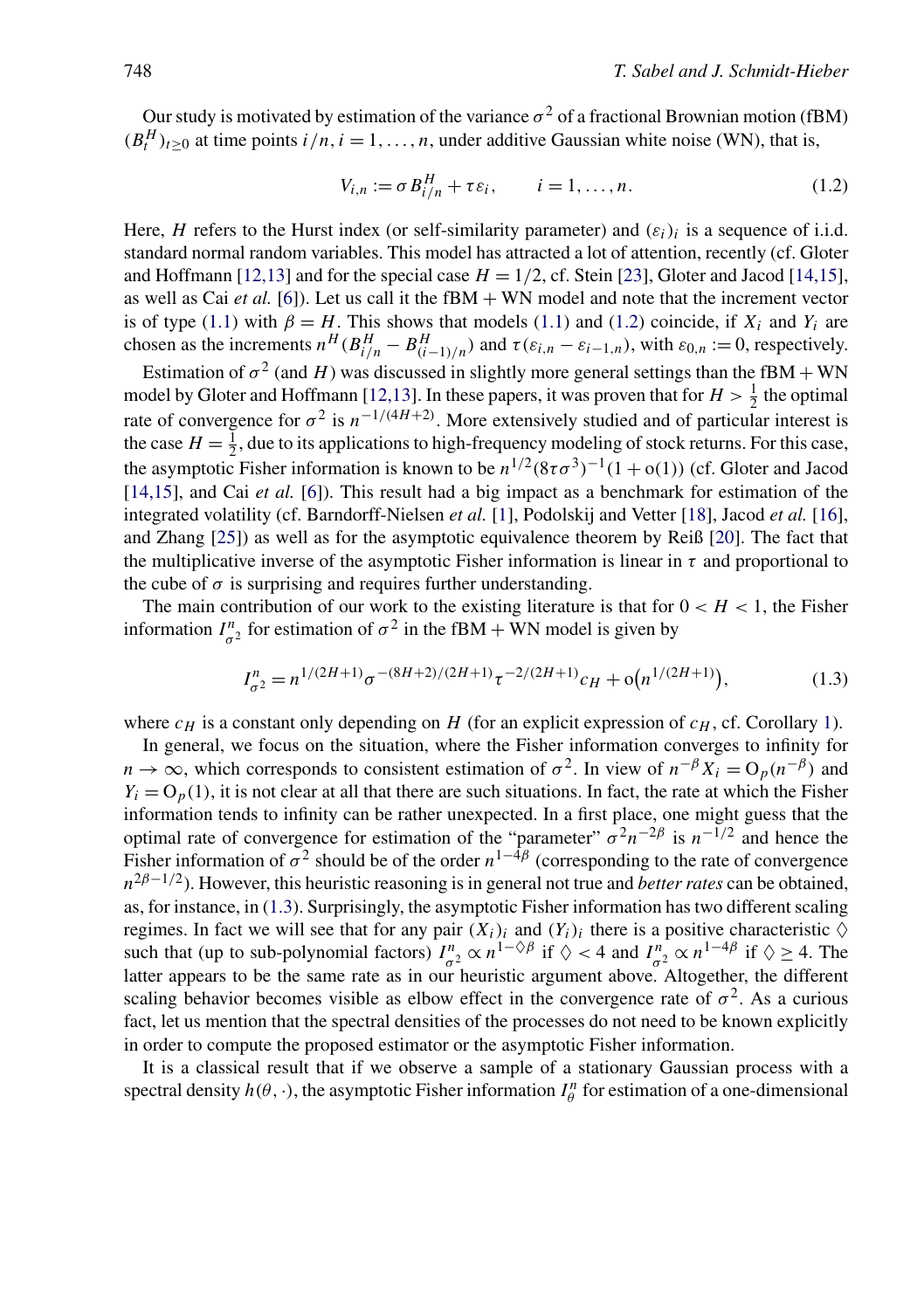<span id="page-2-0"></span>parameter  $\theta$  is given by (cf. Davies [\[8\]](#page-26-0) and Dzhaparidze [\[9\]](#page-26-0) for the general case as well as Fox and Taqqu [\[10\]](#page-26-0), Dahlhaus [\[7\]](#page-26-0), Giraitis and Surgailis [\[11\]](#page-26-0) for long-range dependent processes)

$$
I_{\theta}^{n} = \frac{n}{2\pi} \int_{0}^{\pi} (\partial_{\theta} \log h(\theta, \lambda))^{2} d\lambda + o(n).
$$
 (1.4)

In Theorem [2,](#page-6-0) we prove that under fairly general conditions on  $(X_i)_i$ , a result of the type (1.4) holds for  $\theta = \sigma^2$  in model [\(1.1\)](#page-0-0). One should notice that our setting is nonstandard and not covered within the existing literature. In contrast, due to the factor *n*−*<sup>β</sup>* , we cannot work with a fixed *h* but rather have to consider a sequence of spectral densities  $(h_n)_n$  with degenerate limit. Furthermore, we are not in the classical parametric estimation setting, that is,  $I_{\sigma^2}^n$  may diverge with a rate which is much slower than  $n$ . As, for example, in  $(1.3)$ , we need therefore to prove  $(1.4)$  with an approximation error which is of smaller order than o*(n)*. This in turn implies that very precise control on the (large) noise process  $(Y_i)_i$  has to be imposed (cf. Assumption [2\)](#page-6-0). Let us also mention that we cover both cases, long and short-range dependence of  $(X_i)_i$ . In particular, this allows to treat model [\(1.2\)](#page-1-0) for all  $H \in (0, 1)$ .

The work is organized as follows. In Section [2.1,](#page-3-0) we construct the estimator and investigate its theoretical properties. Closed-form expressions for the Fisher information are derived in Section [2.2.](#page-4-0) In particular, we give some heuristic arguments why different scaling regimes appear. To illustrate the results, some examples are provided in Section [3.](#page-9-0) Proofs are deferred to the [Appendix](#page-10-0) and the Supplement [\[22\]](#page-26-0).

*Notation*: We write  $X := X_n := (X_1, ..., X_n), Y := Y_n := (Y_1, ..., Y_n)$  and  $Z := Z_n$  := *(Z*<sub>1,*n*</sub>,...,*Z*<sub>*n*,*n*</sub>). For two sequence  $(a_k)_k$  and  $(b_k)_k$ , we say that  $a_k \sim b_k$  iff lim $_{k\to\infty} a_k/b_k = 1$ . Similar, for two functions *g*<sub>1</sub> and *g*<sub>2</sub>, we write *g*<sub>1</sub>(λ) ∼ *g*<sub>2</sub>(λ) (for  $λ \downarrow 0$ ) iff lim<sub>λ</sub><sub>↓0</sub> *g*<sub>1</sub>(λ)/  $g_2(\lambda) = 1$ .

## **2. Main results**

Let  $U = U_n$  be an *n*-dimensional, centered Gaussian vector with positive definite covariance matrix  $\Sigma_{\theta}$ , depending on a one-dimensional parameter  $\theta \in \mathbb{R}$ . The log-likelihood function is

$$
L(u|\theta) = -\frac{n}{2}\log(2\pi) - \frac{1}{2}\log(|\Sigma_{\theta}|) - \frac{1}{2}u^{t}\Sigma_{\theta}^{-1}u
$$

with  $|\Sigma_\theta|$  the determinant of  $\Sigma_\theta$ . Let  $\partial_\theta \Sigma_\theta$  denote the entrywise derivative of  $\Sigma_\theta$  with respect to  $\theta$ (which we assume to exist). Since  $\partial_{\theta} \log(|\Sigma_{\theta}|) = \text{tr}(\Sigma_{\theta}^{-1} \partial_{\theta} \Sigma_{\theta})$  and  $\partial_{\theta} \Sigma_{\theta}^{-1} = -\Sigma_{\theta}^{-1}(\partial_{\theta} \Sigma_{\theta}) \Sigma_{\theta}^{-1}$ , we find for the score function

$$
\dot{L}(\mathbf{U}|\theta) := \partial_{\theta} L(\mathbf{U}|\theta) = -\frac{1}{2} \text{tr} \big( \Sigma_{\theta}^{-1} \partial_{\theta} \Sigma_{\theta} \big) + \frac{1}{2} \mathbf{U}^{t} \Sigma_{\theta}^{-1} (\partial_{\theta} \Sigma_{\theta}) \Sigma_{\theta}^{-1} \mathbf{U}.
$$

In distribution,  $\mathbf{U} = \sum_{\theta}^{1/2} \xi$  for an *n*-dimensional standard normal vector  $\xi$ . Together with some algebra this shows that the Fisher information for  $\theta$  is  $I_{\theta}^{n} = \frac{1}{2} \text{tr}([\theta_{\theta} \Sigma_{\theta}) \Sigma_{\theta}^{-1}]^{2}$  (cf. also Porat and Friedlander  $[19]$ ). In particular, for model  $(1.1)$  we obtain

$$
I_{\sigma^2}^n = \frac{1}{2} \text{tr} \left( \left[ n^{-2\beta} \text{Cov}(\mathbf{X}) \text{Cov}(\mathbf{Z})^{-1} \right]^2 \right). \tag{2.1}
$$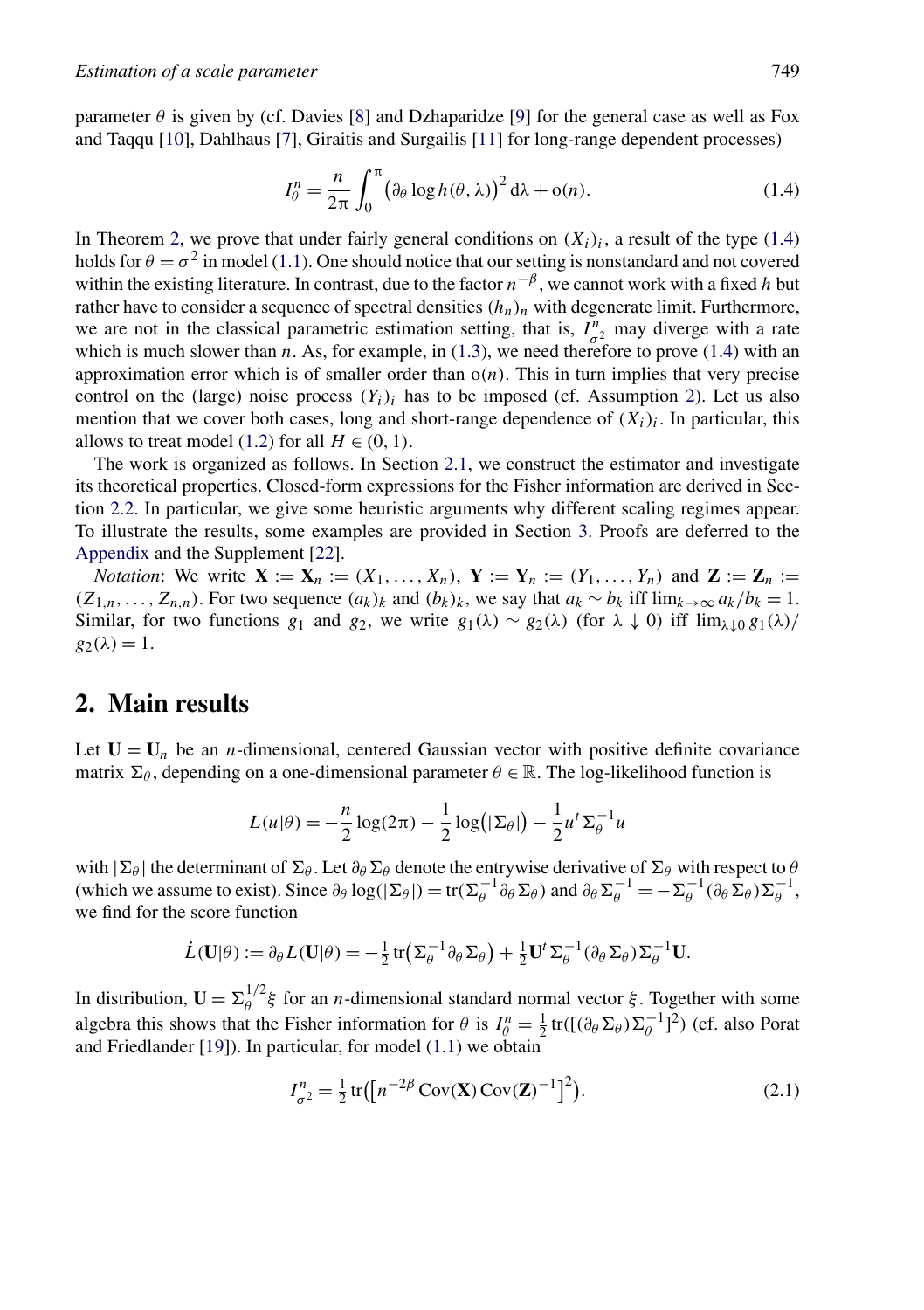<span id="page-3-0"></span>To simplify the notation, we will view  $I_{\sigma^2}^n$  in the following always as a sequence in *n*.

#### **2.1. An asymptotically Cramer–Rao efficient estimator**

In this section, we construct an explicitly computable estimator which mimics the MLE. Furthermore, we prove that the mean squared error (MSE) of this estimator is first order optimal (cf. Theorem [1\)](#page-4-0). All the results in this section work under fairly general conditions. In fact, we only require that  $Cov(\mathbf{X})$  and  $Cov(\mathbf{Y})$  are known and positive definite for all *n* as well as divergence of the Fisher information. In particular, we neither have to impose stationarity on  $(X_i)_i$  or  $(Y_i)_i$ nor do we assume that Cov*(***X***)* and Cov*(***Y***)* have the same set of eigenvectors.

The construction will be done in several steps. First, we can find  $n \times n$  matrices A and D such that  $Cov(Y) = A^t A$ ,  $D^t D = id_n$  (the identity), and *D* diagonalizes  $(A^{-1})^t Cov(\mathbf{X})A^{-1}$ . Hence,  $\Lambda := (A^{-1}D)^t \text{Cov}(\mathbf{X})(A^{-1}D)$  is diagonal and the diagonal entries are denoted by  $\lambda_1, \ldots, \lambda_n$ . The maximum likelihood equation in the transformed model  $(\widetilde{Z}_{1,n}, \ldots, \widetilde{Z}_{n,n})^t := (A^{-1}D)^t \mathbf{Z}$ motivates to consider the oracle estimator

$$
\widehat{\sigma}_{\text{oracle}}^2 := \left(2I_{\sigma^2}^n\right)^{-1} \sum_{i=1}^n \frac{\lambda_i n^{-2\beta} (\widetilde{Z}_{i,n}^2 - 1)}{(\sigma^2 n^{-2\beta} \lambda_i + 1)^2} = \sigma^2 + \left(2I_{\sigma^2}^n\right)^{-1} \sum_{i=1}^n \frac{\lambda_i n^{-2\beta} (\widetilde{Z}_{i,n}^2 - \mathbb{E} \widetilde{Z}_{i,n}^2)}{(\sigma^2 n^{-2\beta} \lambda_i + 1)^2}.
$$
 (2.2)

To verify the equality, one should note that by rewriting [\(2.1\)](#page-2-0)

$$
I_{\sigma^2}^n = \frac{1}{2} \sum_{i=1}^n \frac{\lambda_i^2 n^{-4\beta}}{(\sigma^2 \lambda_i n^{-2\beta} + 1)^2}.
$$

Observe that the oracle estimator (2.2) is unbiased and attains the Cramer–Rao bound since  $Var(\hat{\sigma}_{\text{oracle}}^2) = (I_{\sigma_2}^n)^{-1}$ . Oracle estimators depend on the unknown quantities itself, and are thus not computable Below we derive a simple construction for a statistical estimator which mimics not computable. Below, we derive a simple construction for a statistical estimator which mimics  $\hat{\sigma}_{\text{oracle}}^2$  and is asymptotically sharp. Similar as in [\[6\]](#page-26-0), we use a sample splitting technique. First, we take a small part of the data in the transformed model, which are used for a preliminary we take a small part of the data in the transformed model, which are used for a preliminary estimate, say  $\tilde{\sigma}^2$ , of  $\sigma^2$ . In a second step, we plug  $\tilde{\sigma}^2$  into (2.2). Discarding all indices, which were already used for  $\tilde{\sigma}^2$  gives an estimator, which as we show has asymptotically the same properties as  $\hat{\sigma}_{\text{oracle}}^2$ . This implies then the first order Cramer–Rao efficiency.<br>The next lemma ensures that sample splitting can be done.

The next lemma ensures that sample splitting can be done.

**Lemma 1.** *For u* > 0 *and B* ⊂ {1, ..., *n*}, *let* 

$$
I_u^B := \frac{1}{2} \sum_{i \in B} \frac{\lambda_i^2 n^{-4\beta}}{(u\lambda_i n^{-2\beta} + 1)^2}.
$$

*Then there is a sequence of index sets*  $(A_n)_n$  *with*  $A_n \subset \{1, \ldots, n\}$  *such that* 

$$
I_1^{A_n} \to \infty
$$
 and  $\frac{I_1^{A_n}}{I_1^n} \to 0$  as  $n \to \infty$ .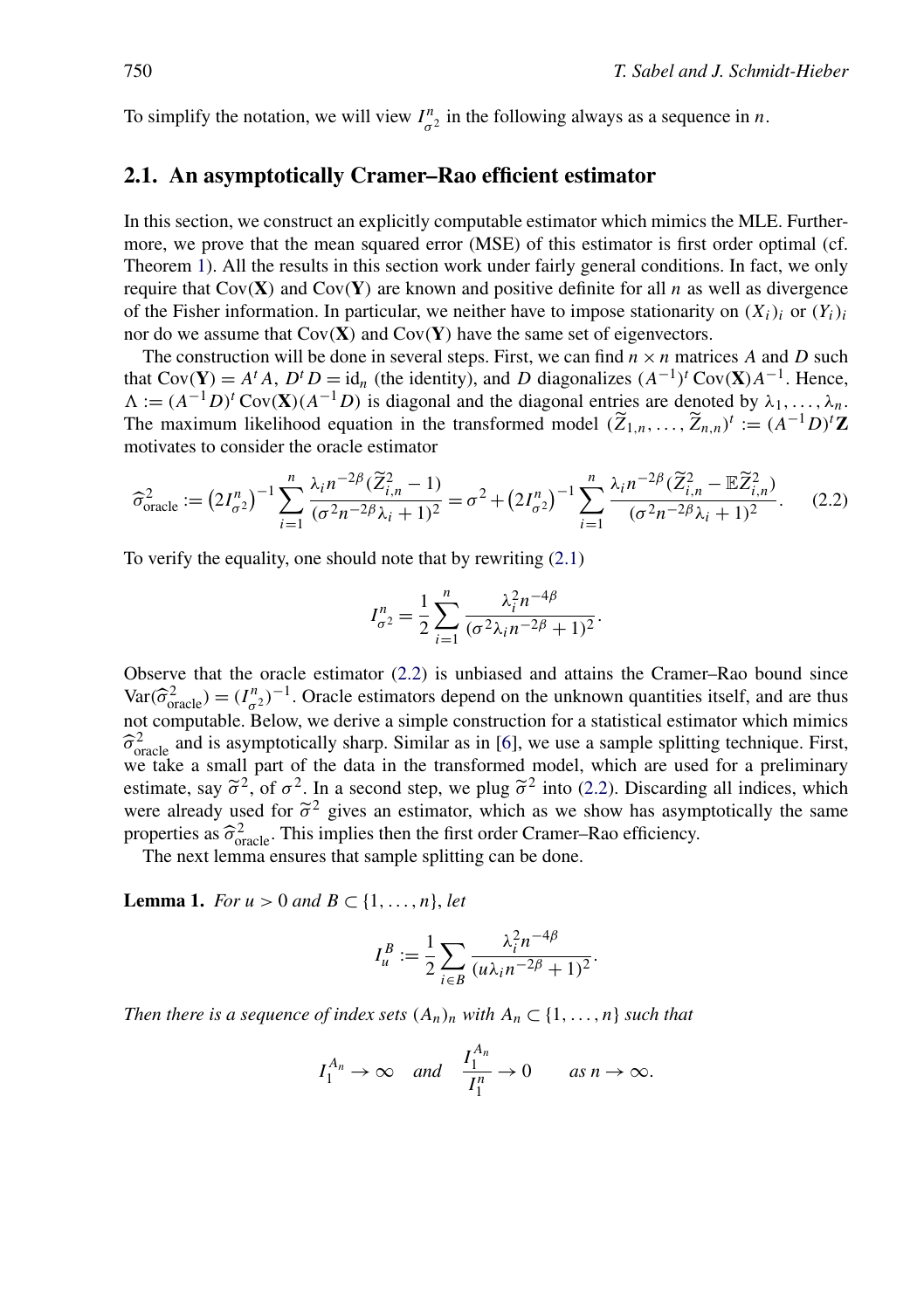<span id="page-4-0"></span>**Proof.** Note that  $0 \le c_{i,n} := \lambda_i^2 n^{-4\beta} (n^{-2\beta} \lambda_i + 1)^{-2} < 1$ . Consider the partial sums  $S_k =$  $\sum_{i=1}^{k} c_{i,n}$  and observe that  $S_{k+1} - S_k \le 1$  as well as  $S_n = I_1^n \to \infty$ . Therefore, we can find *k*<sup>∗</sup>(*n*), s.t.  $\sqrt{I_1^n}$  ≤ *S<sub>k</sub>*∗(*n*) ≤  $\sqrt{I_1^n}$  + 1. The result follows with *A<sub>n</sub>* = {1, ..., *k*<sup>\*</sup>(*n*)}.

Throughout this section, let  $(A_n)_n$  be as in the previous lemma and pick a sequence  $(\delta_n)_n$ , satisfying  $\delta_n \leq 1$ ,  $\delta_n \to 0$ , and  $\delta_n^4 I_1^{A_n} \to \infty$ . A possible choice is  $\delta_n = (I_1^{A_n})^{-1/8}$ . Observe that

$$
V := (2I_1^{A_n})^{-1} \sum_{i \in A_n} \frac{\lambda_i n^{-2\beta} (\widetilde{Z}_{i,n}^2 - 1)}{(n^{-2\beta}\lambda_i + 1)^2} = \sigma^2 + (2I_1^{A_n})^{-1} \sum_{i \in A_n} \frac{\lambda_i n^{-2\beta} (\widetilde{Z}_{i,n}^2 - \mathbb{E} \widetilde{Z}_{i,n}^2)}{(n^{-2\beta}\lambda_i + 1)^2}
$$

has expectation  $\sigma^2$  and variance bounded by  $(\sigma^4 \vee 1)(I_1^{A_n})^{-1}$ . Now, we define the preliminary estimator  $\tilde{\sigma}^2$ , as the truncated version of *V*,

$$
\widetilde{\sigma}^2 := (V \vee \delta_n) \wedge \delta_n^{-1}.
$$
\n(2.3)

This allows us to construct the final estimator  $\hat{\sigma}_n^2$  for  $\sigma^2$ . Let  $A_n^c = \{1, ..., n\} \setminus A_n$  and set

$$
\widehat{\sigma}_n^2 := \left(2I_{\widetilde{\sigma}^2}^{A_n^c}\right)^{-1} \sum_{i \in A_n^c} \frac{\lambda_i n^{-2\beta} (\widetilde{Z}_{i,n}^2 - 1)}{(\widetilde{\sigma}^2 n^{-2\beta} \lambda_i + 1)^2} = \sigma^2 + \left(2I_{\widetilde{\sigma}^2}^{A_n^c}\right)^{-1} \sum_{i \in A_n^c} \frac{\lambda_i n^{-2\beta} (\widetilde{Z}_{i,n}^2 - \mathbb{E} \widetilde{Z}_{i,n}^2)}{(\widetilde{\sigma}^2 n^{-2\beta} \lambda_i + 1)^2}.
$$
 (2.4)

One should note the similarity to the oracle  $\hat{\sigma}_{\text{oracle}}^2$  as introduced in [\(2.2\)](#page-3-0). As the following theorem shows  $\hat{\sigma}^2$  has in feat the same scumptatic MSE as the argels implying Gramar Bea effiorem shows,  $\hat{\sigma}_n^2$  has in fact the same asymptotic MSE as the oracle, implying Cramer–Rao effi-<br>ciancy ciency.

**Theorem 1.** *Suppose that the Fisher information diverges and* Cov*(***Y***) is positive definite*. *The estimator*  $\widehat{\sigma}_n^2$  *defined in* (2.4) *attains the Cramer–Rao bound asymptotically over every compact* set not containing zero, that is for  $0 < \sigma$ ;  $\leq \sigma$ *set*, *not containing zero, that is, for*  $0 < \sigma_{\min} < \sigma_{\max} < \infty$ ,

$$
\lim_{n \to \infty} \sup_{\sigma \in [\sigma_{\min}, \sigma_{\max}]} I_{\sigma^2}^n \cdot \text{MSE}(\widehat{\sigma}_n^2) = 1.
$$

#### **2.2. Closed-form expressions for the Fisher information**

So far we have seen that there are estimators which are asymptotically Cramer–Rao efficient. However, in order to get some understanding of the asymptotics, we need to study the behavior of the Fisher information. In this section, we derive explicit closed-form expressions.

To state the results, some definitions, in particular from regular variation theory, are unavoidable. For the notion of quasi-monotone and slowly varying functions see the monograph [\[3\]](#page-26-0). A positive sequence  $(r_j)_j$  is called O-regularly varying if for any  $\lambda > 1$ ,

$$
0 < \lim_{n \to \infty} \frac{r_{\lfloor \lambda n \rfloor}}{r_n} < \overline{\lim}_{n \to \infty} \frac{r_{\lfloor \lambda n \rfloor}}{r_n} < \infty
$$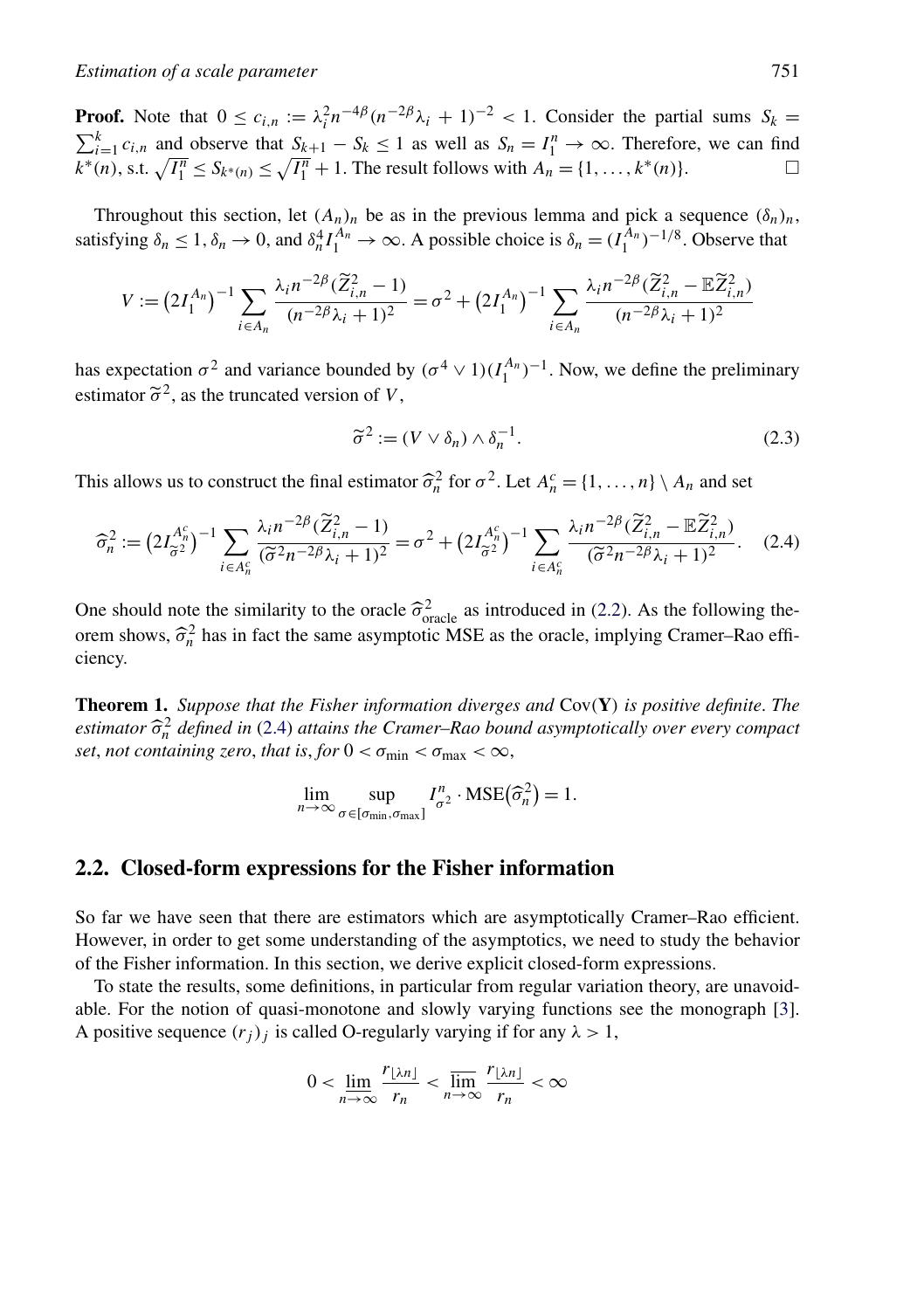<span id="page-5-0"></span>with  $\lfloor \cdot \rfloor$  the Gauss bracket. For real sequences  $(a_j)_j$ , O-regularly varying quasi-monotonicity is equivalent to the existence of a positive, nondecreasing, and O-regularly varying sequence  $(r_j)$ such that the sequence  $(a_j/r_j)$  is decreasing. We say that a sequence  $(a_j)_j$  is general monotone if there are finite constants *C*, *J*<sub>0</sub>, such that for any positive integer  $J \ge J_0$ ,  $\sum_{j=J}^{2J-1} |a_{j+1} - a_j| \le$  $C|a_I|$ . The class of general monotone sequences will be denoted by GM. It was introduced and studied recently by Belov [\[2\]](#page-26-0) and Tikhonov [\[24\]](#page-27-0). To simplify some arguments, we have relaxed the original definition slightly by introducing  $J_0$  (this does not cause any trouble and all results on GM sequences can be transferred with obvious changes). The class GM is fairly general in the sense that it includes all well-known generalizations of monotone sequences, such as quasimonotonicity, regularly quasi-monotonicity, O-regularly-quasi-monotonicity and sequences of rest bounded variation.

In order to deal with boundary problems (cf. the second example in Section [3\)](#page-9-0), we assume that  $(X_i)_i$  is only approximately stationary in the following sense.

*Assumption 1 (Assumptions on X). Suppose that there is a stationary process (X <sup>i</sup>)i and a process (Ri)i such that in distribution*

$$
X_i = X'_i + R_i \qquad \text{for all } i \in \mathbb{N}
$$

*and*  $(X'_i)_i$  *and*  $(R_i)_i$  *have the following properties.* 

(i) There is a positive and quasi-monotone slowly varying function  $\ell: (0, \infty) \to \mathbb{R}^+$ , satisfy*ing*

$$
\frac{\ell(x\ell^{\kappa}(x))}{\ell(x)} \to 1, \qquad x \to \infty \text{ for all } \kappa \in \mathbb{R} \tag{2.5}
$$

*such that for an index*  $\alpha \in (-1/2, 1/2)$ ,

$$
\gamma_k := \text{Cov}\big(X_1', X_{1+k}'\big) \sim \text{sign}(-\alpha)k^{-2\alpha - 1}\ell(k) \qquad \text{as } k \to \infty. \tag{2.6}
$$

(ii) *With*  $\mathbf{X}'_n := (X'_1, \ldots, X'_n), \mathbf{R}_n := (R_1, \ldots, R_n)$  and  $\|\cdot\|_2$  the Frobenius norm, we have the *uniform bound*

$$
\sup_{n} \left\| \text{Cov}(\mathbf{X}'_n, \mathbf{R}_n) \right\|_2 + \left\| \text{Cov}(\mathbf{R}_n) \right\|_2 < \infty. \tag{2.7}
$$

Throughout the following, we interpret the autocovariance  $(\gamma_k)_{k \in \mathbb{Z}}$  as a sequence on  $\mathbb Z$  via  $\gamma_k = \gamma_{-k}$ . An example for a (quasi-)monotone slowly varying  $\ell$  is the logarithm log(1 + ·). However, (2.5) does not hold for every slowly varying function. A stronger condition, which implies (2.5) is

$$
\lim_{\lambda \to 0} \left( \frac{\ell(a\lambda)}{\ell(\lambda)} - 1 \right) \log(\lambda) = 0 \quad \text{for an } a > 1
$$

(cf. Theorem 1 in [\[4\]](#page-26-0)). As a consequence (2.5) holds whenever  $\lim_{\lambda \to \infty} \ell(\lambda) \in (0, \infty)$ . Moreover, if it is true for  $\ell$  then also for  $\ell^{\mu}$ ,  $\mu \ge 0$ .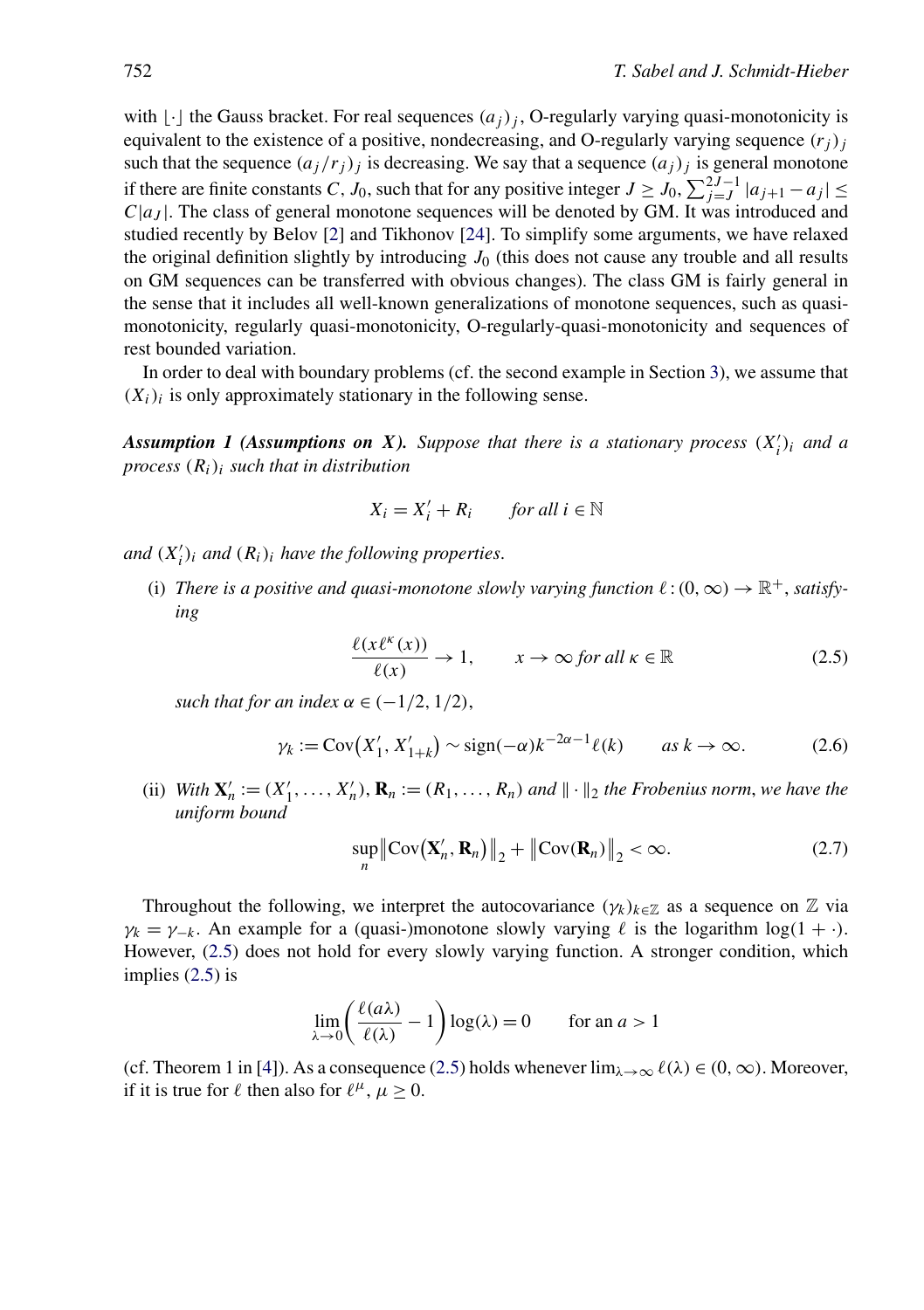<span id="page-6-0"></span>The  $n \times n$  matrix  $\Delta$  denotes the backward difference operator, that is,

$$
\Delta = \begin{pmatrix} 1 & 1 & & \\ -1 & 1 & & \\ & \ddots & \ddots & \\ & & -1 & 1 \end{pmatrix} . \tag{2.8}
$$

For a vector  $v = (v_1, \ldots, v_n)^t$ ,  $\Delta v = (v_1 - v_0, v_2 - v_1, \ldots, v_n - v_{n-1})^t$  with  $v_0 := 0$  is the backwards difference process. Furthermore, the transposed matrix  $\Delta^t$  is the negative forward difference operator  $\Delta^t v = -(v_2 - v_1, v_3 - v_2, \dots, v_{n+1} - v_n)^t$  with  $v_{n+1} := 0$ . We assume that for a nonnegative integer *K*, the process **Y** is generated by taking the *K*th finite difference of a white noise process (alternating between forward and backward differences).

*Assumption 2. Given a nonnegative integer K and* $\tau > 0$ **, assume that <b>Y** is an *n*-dimensional, *centered Gaussian random vector with covariance matrix*  $\tau^2 (\Delta \Delta^t)^K$  *or*  $\tau^2 (\Delta^t \Delta)^K$ .

Assumption 2 imposes in fact a very serious restriction, but seems to be somehow unavoidable in order to prove the statement (cf. also the discussion in the [Introduction\)](#page-0-0). Our results could be worked out under more general boundary conditions of the difference operator, of course. It is indeed sufficient that Cov*(***Y***)* can be perfectly diagonalized by a discrete sine or cosine transform. However, since the assumption above is somehow the most natural one and allows to treat the  $fBM + WN$  model, we will restrict ourselves to it for sake of simplicity.

Let throughout the paper  $f = \sum_{k=-\infty}^{\infty} \gamma_k \cos(k \cdot)$  denote the spectral density of  $(X_i')_{i \in \mathbb{N}}$ . Although **X** and **Y** are stationary only up to boundary values, we will refer occasionally to

$$
f, 4^K \tau^2 \sin^{2K} \left(\frac{\cdot}{2}\right) \quad \text{and} \quad h_n = \sigma^2 n^{-2\beta} f + 4^K \tau^2 \sin^{2K} \left(\frac{\cdot}{2}\right) \tag{2.9}
$$

as the spectral density of the processes **X**, **Y**, and **Z**, respectively. Because of the imposed independence of  $(X_i)_i$  and  $(Y_i)_i$ ,  $h_n$  is the sum of the spectral densities of **X** and **Y**.

Define

$$
r_n := \begin{cases} n^{1-\beta/(K-\alpha)} (\ell(n^{\beta/(K-\alpha)}))^{1/(2K-2\alpha)} + n^{1-4\beta}, & \text{if } K - \alpha \neq \frac{1}{4}, \\ n^{1-4\beta} \log(n) \ell^2(n), & \text{if } K - \alpha = \frac{1}{4}. \end{cases}
$$
(2.10)

Now, we are ready to state the main results of the paper. Surprisingly, it turns out that the rates depend on  $K$  and  $\alpha$  only through their (inverted) difference, that is, the problem is characterized by

$$
\Diamond := \frac{1}{K - \alpha}.
$$

**Theorem 2.** *Work in model* [\(1.1\)](#page-0-0) *under Assumptions* [1](#page-5-0) *and* 2 *and suppose that*  $K - \alpha$  $\max{\{\beta, (4\alpha + 1)\beta, 1/4\}}$ . *Further assume that either*:

1.  $\alpha \in (0, 1/2)$ ,  $(\gamma_k)_k$  *is O-regularly varying quasi-monotone, and*  $\sum_{k=-\infty}^{\infty} \gamma_k = 0$ , *or*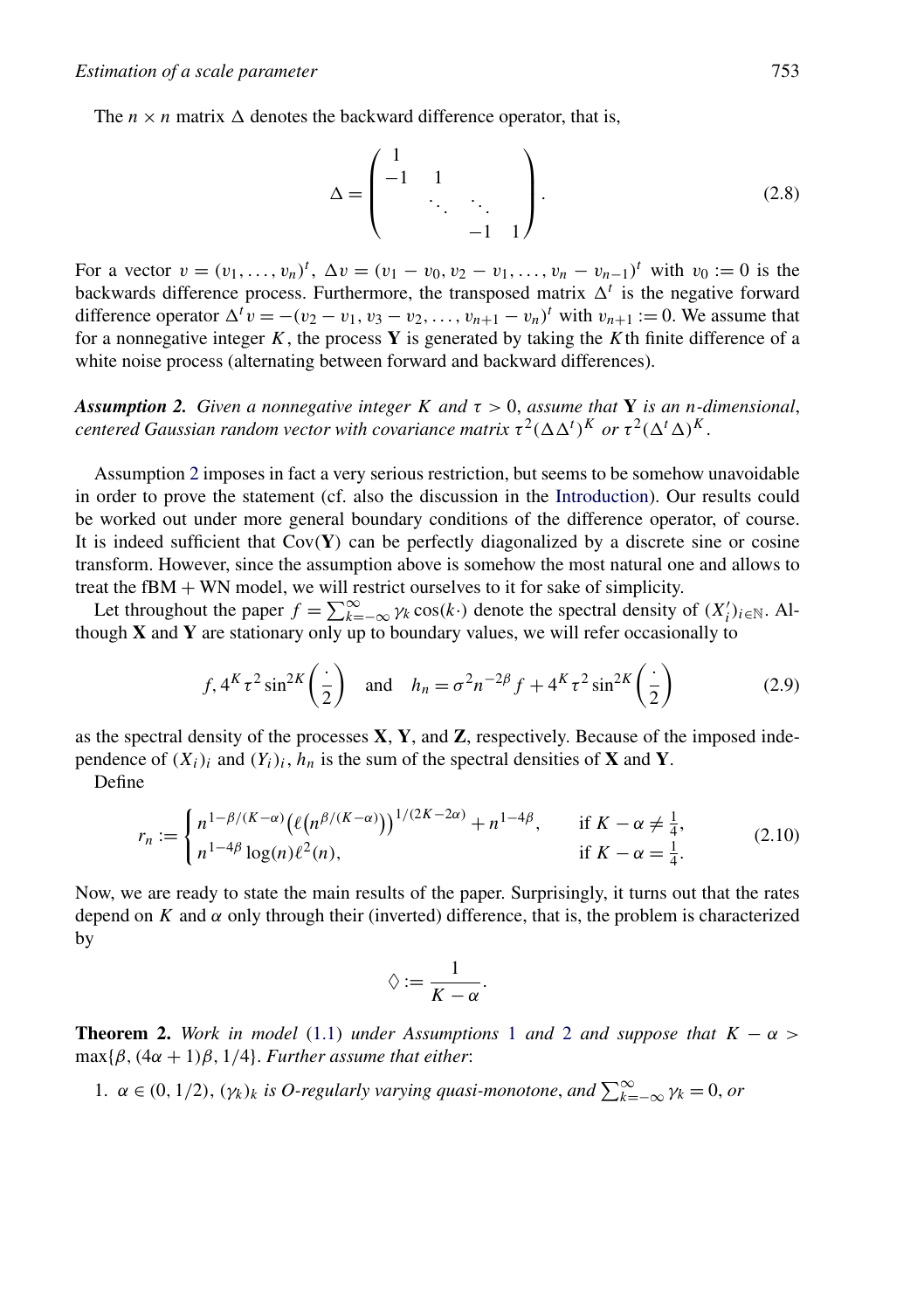*.*

- <span id="page-7-0"></span>2.  $\alpha \in (-1/4, 0)$  *and*  $(\gamma_k)_k \in GM$ , *or*
- 3.  $\alpha \in (-1/2, -1/4]$  *and there exists a constant*  $C_1$ *, such that for any*  $p \in \mathbb{N}$ ,  $|\gamma_{p+1} \gamma_p| \leq$  $C_1|\gamma_p|p^{-1}$ .

*Then, the Fisher information of*  $\sigma^2$  *based on n observations is given by* 

$$
I_{\sigma^2}^n = \frac{n^{1-4\beta}}{2\pi} \int_0^\pi \frac{f^2(\lambda)}{h_n^2(\lambda)} d\lambda (1 + o(1)) + o(r_n).
$$
 (2.11)

*If the condition*  $K - \alpha > \max{\beta, (4\alpha + 1)\beta, 1/4}$  *is replaced by the weaker assumption*  $K - \alpha >$  $\max{\{\beta, (\frac{4\alpha + 1)\beta\}}$ , *imposing additionally*  $\log(n)\ell^2(n) \to \infty$  *in the critical case*  $K - \alpha = 1/4$ , *then* (2.11) *holds as well, provided there exists a constant*  $c_f$ *, such that* 

$$
\left| f(\lambda) - f(\mu) \right| \le c_f \lambda^{2\alpha - 2} |\lambda - \mu| \qquad \text{for all } 0 < \lambda \le \mu \le \pi. \tag{2.12}
$$

Let

$$
C(\Diamond, \alpha) := \frac{(2-\Diamond)\Diamond}{8\sin(\Diamond \pi/2)} (2\,\text{sign}(-\alpha)\Gamma(-2\alpha)\cos(\pi\alpha))^{\Diamond/2}
$$

**Theorem 3.** *Under the assumptions of Theorem* [2,](#page-6-0) *the asymptotic Fisher information is explicitly given by*

$$
I_{\sigma^2}^n \sim n^{1-\Diamond \beta} \big(\ell(n^{\Diamond \beta})\big)^{\Diamond/2} \sigma^{\Diamond -4} \tau^{-\Diamond} C(\Diamond, \alpha) \qquad \text{if } \Diamond < 4 \tag{2.13}
$$

*and*

$$
I_{\sigma^2}^n \sim \frac{n^{1-4\beta}}{2\pi\tau^4} \int_0^{\pi} f^2(\lambda) d\lambda = \frac{n^{1-4\beta}}{2\tau^4} \sum_{k=-\infty}^{\infty} \gamma_k^2 \qquad \text{if } \hat{y} > 4. \tag{2.14}
$$

*For*  $\ell = |log^{\rho}(·)|, \rho > -1/2,$ 

$$
I_{\sigma^2}^n \sim n^{1-4\beta} (\log n)^{2\rho+1} \tau^{-4} \frac{(4\beta)^{2\rho+1}}{2\rho+1} \qquad \text{if } \Diamond = 4. \tag{2.15}
$$

**Corollary 1.** *In the fBM* + *WN model* [\(1.2\)](#page-1-0) *with*  $H \in (0, 1)$ *, it holds that* 

$$
\diamondsuit = \frac{2}{2H+1} < 4
$$

*and the asymptotic Fisher information for*  $\sigma^2$  *is given by* [\(1.3\)](#page-1-0) *with* 

$$
c_H := \frac{H \sin^{1/(2H+1)}(\pi H) \Gamma(2H+1)^{1/(2H+1)}}{(2H+1)^2 \sin(\pi/(2H+1))},
$$

*where*  $\Gamma(\cdot)$  *denotes the Gamma function.*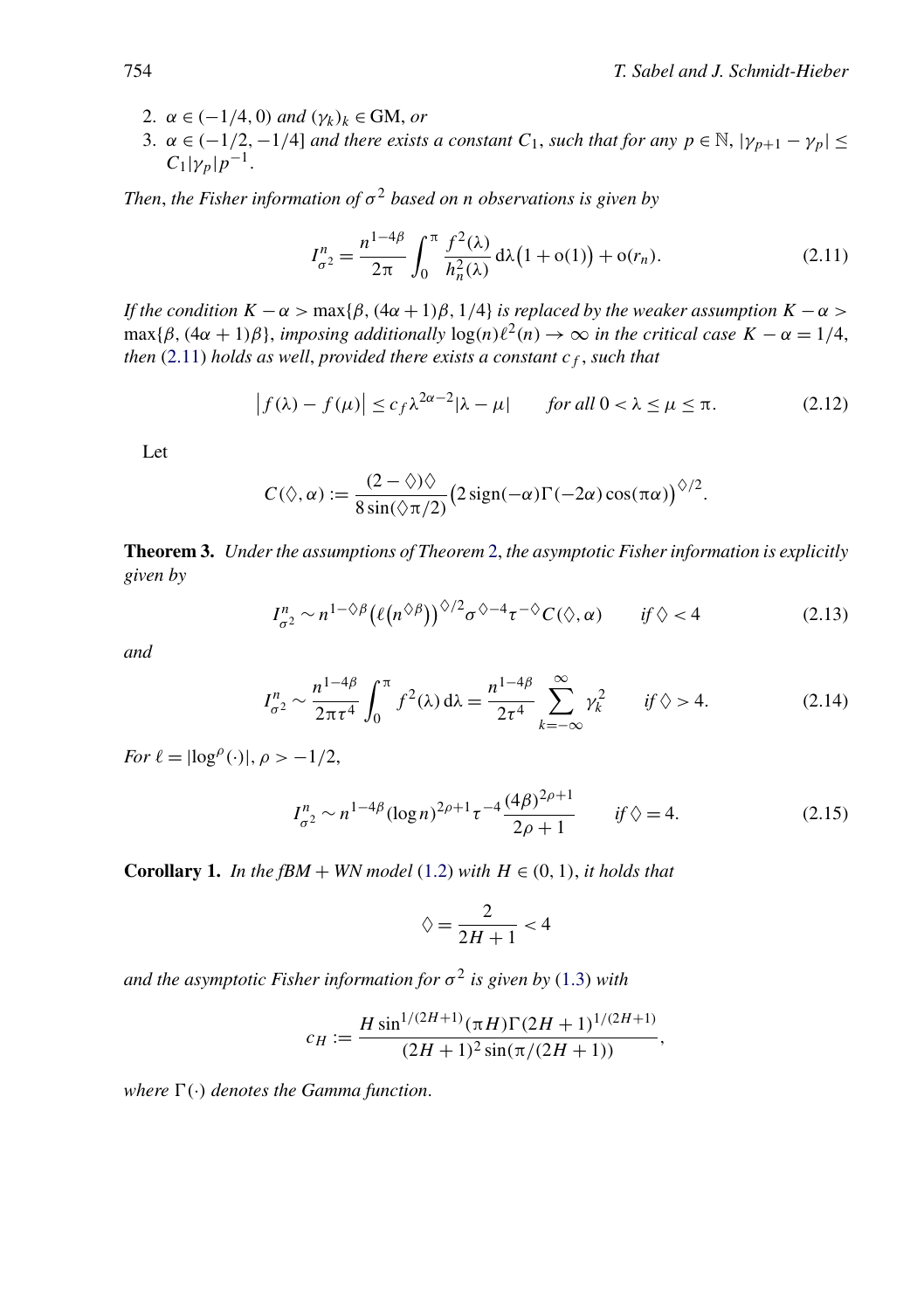Proofs of the statements are deferred to the [Appendix.](#page-10-0) Let us conclude the section by some comments on Theorems [2](#page-6-0) and [3.](#page-7-0)

First, observe that [\(2.11\)](#page-7-0) is of the type [\(1.4\)](#page-2-0) for  $\theta = \sigma^2$ . The surprising fact is that one can compute the integral  $\int_0^{\pi} f^2(\lambda)/h_n^2(\lambda) d\lambda$  obtaining expressions which for  $\Diamond$  < 4 do not depend on  $\hat{f}$  anymore. Let us shortly explain this. Suppose that Assumption [1](#page-5-0) holds with  $\ell = 1$ . By classical results, we can conclude that for  $\lambda \downarrow 0$ ,  $f(\lambda) \sim C_{\alpha} \lambda^{2\alpha}$  and  $h_n(\lambda) \sim C_{\alpha} \sigma^2 n^{-2\beta} \lambda^{2\alpha} +$ *τ*<sup>2</sup> $λ$ <sup>4*K*</sup> with *C<sub>α</sub>* = 2 sign(−*α*)Γ(−2*α*) cos(π*α*). Next, observe that for small  $λ$ ,  $f$ <sup>2</sup>( $λ$ )/ $h<sup>2</sup><sub>n</sub>(λ)$  ≈ *n*<sup>4*β*</sup> whereas for large values the integrand behaves like  $\lambda^{4\alpha-4K}$ . Now,  $\Diamond \leq 4$  is equivalent to  $4\alpha - 4K < -1$  and in this case the integral will be determined in first order by  $f^2(\lambda)/h_n^2(\lambda)$  for small  $\lambda$ . Therefore, one expects that  $f$  and  $h_n$  can be replaced by their corresponding small value approximations  $C_{\alpha} \lambda^{2\alpha}$  and  $C_{\alpha} \sigma^2 n^{-2\beta} \lambda^{2\alpha} + \tau^2 \lambda^{4K}$ , respectively, and

$$
\int_0^{\pi} \frac{f^2(\lambda)}{h_n^2(\lambda)} d\lambda \approx \sigma^{-4} n^{4\beta} \int_0^{\pi} \left(1 + C_{\alpha}^{-1} \sigma^{-2} \tau^2 n^{2\beta} \lambda^{2K - 2\alpha}\right)^{-2} d\lambda.
$$

The r.h.s. can be explicitly solved and does not depend on *f*. In contrast to that, for  $\Diamond$  > 4, the Fisher information depends also asymptotically on the whole spectrum  $(0, \pi]$ . This is why we need the additional assumption [\(2.12\)](#page-7-0) which controls the continuity of *f* globally.

The phase transition for  $\Diamond = 4$  does not only affect the asymptotic constant but also leads to an elbow phenomenon in the rate of convergence for estimation of  $\sigma^2$ . If  $\diamondsuit < 4$  the optimal rate (neglecting sub-polynomial factors in the following) is  $n^{\Diamond \beta/2-1/2}$  whereas for  $\diamond > 4$ , it is  $n^{2\beta-1/2}$ . The latter only depends on *β*. Typically, if in an estimation problem an elbow effect occurs there are different sources of errors which cannot be balanced and therefore the best attainable rate is given by the maximum of the single error rates. However, in our situation the optimal rate turns out to be the *minimum*, more precisely it is  $\min(n^{\Diamond \beta/2-1/2}, n^{2\beta-1/2})$ .

Let us also shortly remark on the dependence of the asymptotic Fisher information on the scaling coefficient  $\sigma$ . Write  $p = \sqrt[3]{4}$  and  $\theta = \sigma^2$ . Choosing  $Q_n(\tau, \alpha, \Diamond)$  appropriately, we find that the Fisher information for *θ* observing  $U \sim \mathcal{N}(\theta^p, Q_n)$  if  $p < 1$  and  $U \sim \mathcal{N}(\theta, Q_n)$  if  $p \ge 1$ coincides in first order with [\(2.13\)](#page-7-0)–[\(2.15\)](#page-7-0) (standardizing *X* such that  $\sum_{k=-\infty}^{\infty} \gamma_k^2 = 1$  if  $p > 1$ ). Hence, in an asymptotic sense our original statistical estimation problem is related to a Gaussian shift model where we want to estimate the *p*th power ( $p < 1$ ) of the mean value.

Our results also cover the case  $\alpha \in (-1/2, -1/4)$  for which the autocovariance function is not (square) summable. In fact, the proof turns out to be very subtle and requires quite restrictive conditions. In particular, we have to impose an assumption on the increments of the autocovariance which is much stronger than GM.

In the critical case  $\Diamond = 4$  an additional log-factor appears in the rate of convergence. In The-orem [3,](#page-7-0) we have restricted ourselves to the (most important) case where  $\ell$  is a power of the logarithm, which allows to evaluate the asymptotic Fisher information in closed form. However, from the proof one can follow a slightly more general version, namely that under the assumptions of Theorem [2](#page-6-0) (in particular  $\log(n)\ell^2(n) \to \infty$ ) and with  $q_n := n^{-4\beta}\ell^2(n^{4\beta})$ ,

$$
I_{\sigma^2}^n = n^{1-4\beta} \tau^{-4} \int_{q_n}^1 \ell^2 \left(\frac{1}{\lambda}\right) \frac{d\lambda}{\lambda} \left(1 + o(1)\right) + o\big(nq_n \log(n)\big).
$$

Theorems [2](#page-6-0) and [3](#page-7-0) are derived for all  $\alpha \in (-1/2, 1/2), \alpha \neq 0$ . The case  $\alpha = 0$  is indeed special since as  $\alpha \to 0$ ,  $|C(\Diamond, \alpha)| \to \infty$ . However, in the fBM + WN model [\(1.2\)](#page-1-0) (recall that  $H = 1/2 - 1$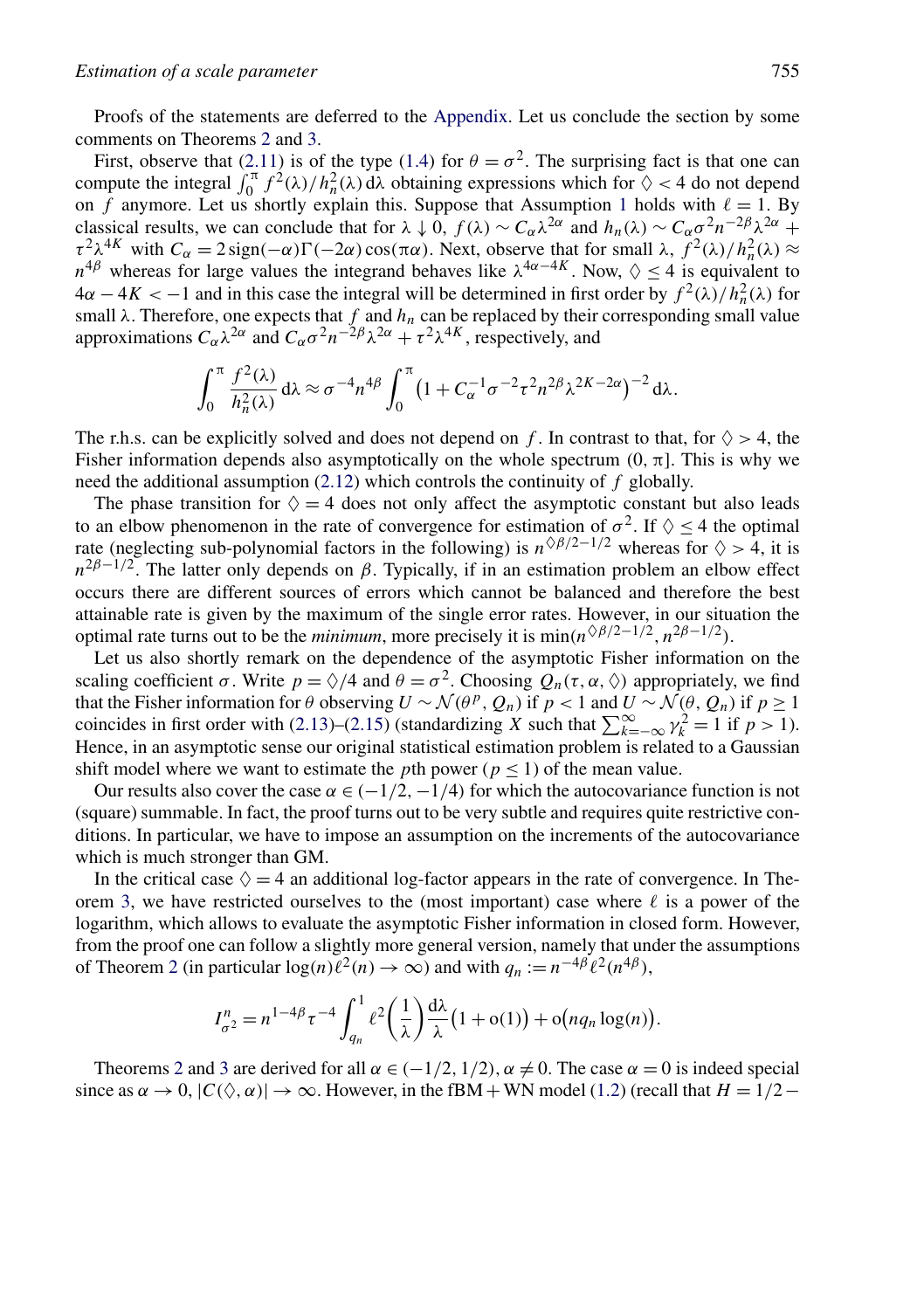<span id="page-9-0"></span>*α*) this phenomenon does not play a role because of  $\ell(\lambda) = \text{const.} = H(2H - 1)$ , which converges to zero (fast enough) as  $H \to 1/2$ . This explains why  $c_H$  is continuous for all  $H \in (0, 1)$ , whereas in general  $\alpha \mapsto C(\Diamond, \alpha)$  is not.

Besides the classical case  $H = 1/2$ , which was mentioned already in the [Introduction,](#page-0-0) one can easily simplify the asymptotic Fisher information in the fBM + WN model [\(1.2\)](#page-1-0) for  $H \in$ {1*/*4*,* 3*/*4}. Indeed, as a consequence of Corollary [1,](#page-7-0) we obtain for the multiplicative inverse (which is the asymptotic variance of our estimator)

$$
H = 1/4: \quad (I_{\sigma^2}^n)^{-1} \sim \frac{27}{\sqrt{3}\pi^{1/3}} \sigma^{8/3} \tau^{4/3} n^{-2/3} \approx 10.64 \sigma^{8/3} \tau^{4/3} n^{-2/3},
$$
  
\n
$$
H = 1/2: \quad (I_{\sigma^2}^n)^{-1} \sim 8\sigma^3 \tau n^{-1/2},
$$
  
\n
$$
H = 3/4: \quad (I_{\sigma^2}^n)^{-1} \sim \frac{25\sqrt{5} + \sqrt{5}}{\sqrt{2}3^{7/5} \pi^{1/5}} \sigma^{16/5} \tau^{4/5} n^{-2/5} \approx 8.12 \sigma^{16/5} \tau^{4/5} n^{-2/5}.
$$

Finally, one should notice that the elbow effect observed in Gloter and Jacod [\[14\]](#page-26-0) does not relate to our results. In fact they have studied the fBM + WN model for  $H = 1/2$  (i.e., BM + WN), where the variance of the noise is allowed to depend on *n*. With the notation of model [\(1.1\)](#page-0-0), the change in the rate appears as  $\beta \downarrow 0$ . In particular, they also discuss the case  $\beta < 0$  in which the classical  $n^{-1/2}$ -rate can be achieved. In our framework,  $\beta < 0$  corresponds to estimation of the scaling parameter of  $(Y_i)_i$ .

## **3. Examples**

In the [Introduction,](#page-0-0) we have already discussed the main example of estimating the scale parameter of fractional Brownian motion under Gaussian measurement noise. The solution is given in [\(1.3\)](#page-1-0) (cf. also Corollary [1\)](#page-7-0). In order to provide some further illustration of the derived results, we discuss two estimation problems for which the Fisher information can be explicitly computed.

*Large measurement error*: Let  $(X_i)_i$  denote a stationary process with long-range dependence. More precisely, assume that for constants *A*, *C*, and self-similarity parameter  $H \in (1/2, 1)$ , the autocovariance satisfies  $\gamma_k \sim Ak^{2H-2}$ ,  $|\gamma_{k+1} - \gamma_k| \le C \gamma_k / k$  and for  $H \in (1/2, 3/4)$ , additionally  $\sum_{k=1}^{\infty}$   $\gamma_k^2 - 1$ . Suppose that we observe the scaled process  $(X)$ , under large poise, that is  $\sum_{k=-\infty}^{\infty} \gamma_k^2 = 1$ . Suppose that we observe the scaled process  $(X_i)_i$  under large noise, that is,

$$
Z_{i,n} = \sigma X_i + \tau n^{\beta} \varepsilon_i, \qquad i = 1, ..., n, 0 < \beta < H - 1/2.
$$

Now, with the notation of Theorem [3,](#page-7-0)  $\alpha = 1/2 - H$  and  $\Diamond = 2/(2H - 1)$ . In particular  $\Diamond > 4$  for  $H \in (1/2, 3/4)$  and  $\diamondsuit < 4$  for  $H \in (3/4, 1)$ . Therefore, an elbow effect occurs at  $H = 3/4$  and the Fisher information is determined in first order by

$$
I_{\sigma^2}^n \sim \frac{n^{1-4\beta}}{2\tau^4}, \qquad H \in \left(\frac{1}{2}, \frac{3}{4}\right),
$$
  

$$
I_{\sigma^2}^n \sim 4\beta \frac{n^{1-4\beta} \log(n)}{\tau^4}, \qquad H = \frac{3}{4},
$$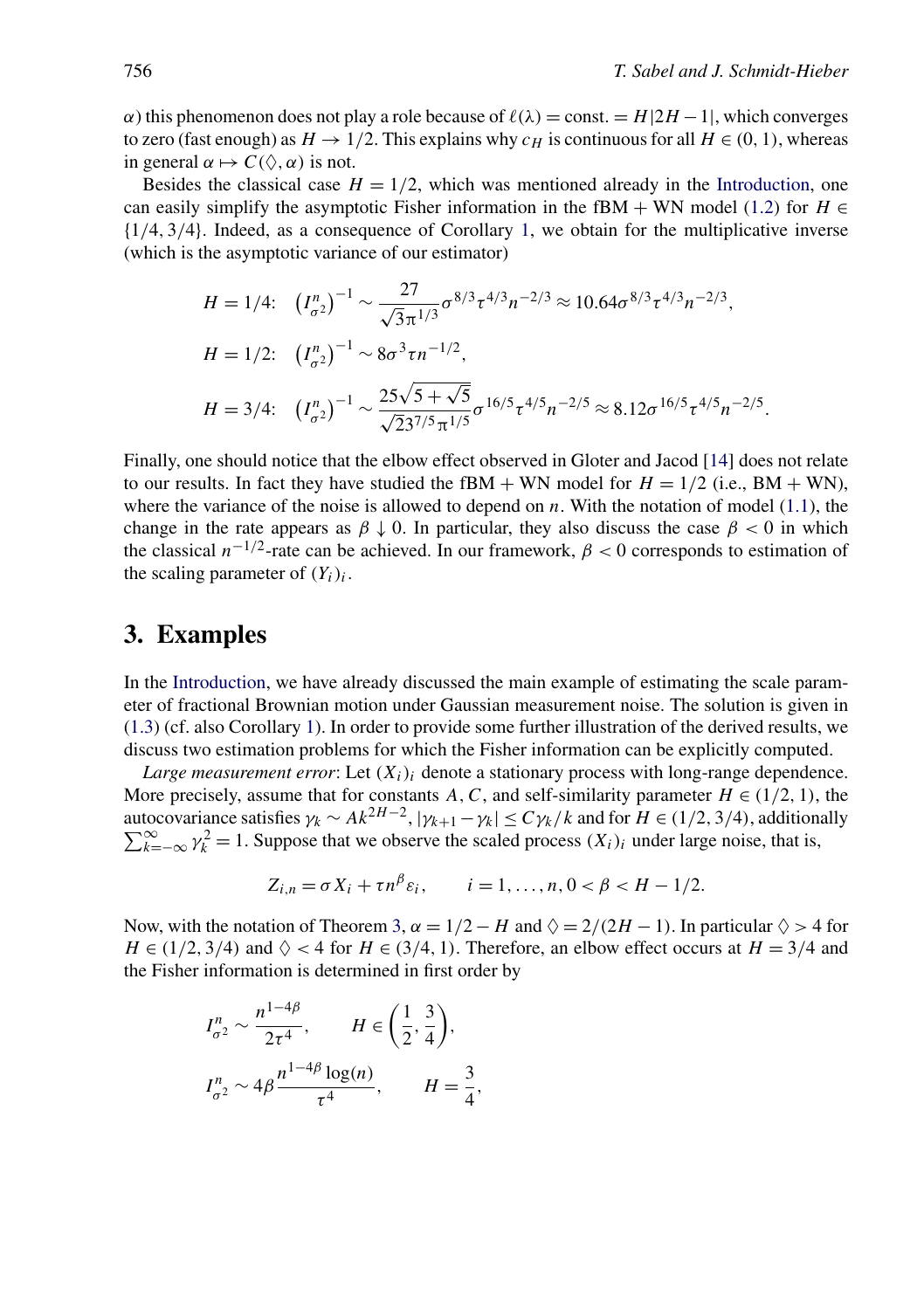<span id="page-10-0"></span>*Estimation of a scale parameter* 757

$$
I_{\sigma^2}^n \sim n^{(2H-1-2\beta)/(2H-1)} \sigma^{-(8H-6)/(2H-1)}
$$
  
 
$$
\times \tau^{-2/(2H-1)} \frac{(2A\Gamma(2H-1)\sin(\pi H))^{1/(2H-1)}}{(2H-1)^2 \sin(\pi/(2H-1))}, \qquad H \in \left(\frac{3}{4}, 1\right).
$$

*Integrated fractional Brownian motion*: Suppose that we are interested in efficient estimation of  $\sigma^2$  given observations  $(V_{1,n},...,V_{n,n}),$ 

$$
V_{i,n} = \sigma \int_{i/n}^{1} B_s^H ds + \tau \varepsilon_i, \qquad i = 1, ..., n, \varepsilon_i \stackrel{\text{i.i.d.}}{\sim} \mathcal{N}(0, 1), H \in (0, 1/4),
$$

and  $(B_t^H)_t$  is a fBM, which is independent of the WN. With  $\Delta$  as in [\(2.8\)](#page-6-0),  $X_i := \int_{i-1}^i B_s^H ds$  –  $\int_{0 \vee (i-2)}^{i-1} B_s^H ds$ , and  $\boldsymbol{\varepsilon} = (\varepsilon_1, \dots, \varepsilon_n)$ , consider

$$
\Delta \Delta^{t}(V_{1,n},\ldots,V_{n,n})^{t} \stackrel{\mathcal{D}}{=} (\sigma n^{-1-H}X_{i})_{i=1,\ldots,n} + \tau \Delta \Delta^{t} \epsilon^{t}
$$

and note that  $(X_i)_{i\geq 2}$  is stationary. By defining  $R_1$  appropriately, it is straightforward to verify Assumption [1.](#page-5-0) In particular, we find that [\(2.7\)](#page-5-0) is bounded by  $\leq n^{4H-1} \leq 1$  and  $\gamma_k \sim H(2H - 1)$ 1) $k^{2H-2}$ . Therefore,  $\ell = H(1-2H)$ ,  $\alpha = 1/2 - H$ ,  $K = 2$  and  $\beta = 1 + H$  imply

$$
\diamondsuit = \frac{2}{2H+3} < 4
$$

and the Fisher information is given by

$$
I_{\sigma^2}^n \sim n^{1/(2H+3)} \sigma^{-(8H+10)/(2H+3)} \tau^{-2/(2H+3)} \frac{(H+1)\sin^{1/(2H+3)}(\pi H)\Gamma(2H+1)^{1/(2H+3)}}{(2H+3)^2 \sin(\pi/(2H+3))}.
$$

## **Appendix: Proofs**

#### **A.1. Proof of Theorem [1](#page-4-0)**

**Lemma A.1.** *Let*  $\tilde{\sigma}^2$  *be as defined in* [\(2.3\)](#page-4-0). *Given*  $0 < \sigma < \overline{\sigma} < \infty$ , *there exists an*  $N = N(\sigma, \overline{\sigma})$ *such that for all*  $n > N$  *and for all*  $n > 0$ ,

$$
\sup_{\sigma \in [\underline{\sigma}, \overline{\sigma}]} \mathbb{P}\big( \big| \widetilde{\sigma}^2 - \sigma^2 \big| \ge \big( I_1^{A_n} \big)^{-1/2} \max\big( 1, \overline{\sigma}^2 \big) \eta \big) \le 2e^{1/4 - \eta/\sqrt{8}}.
$$

**Proof.** Since  $\delta_n \to 0$ , we can choose *N* such that for all  $n \ge N$ ,  $\delta_n \le \underline{\sigma}^2$  and  $\delta_n^{-1} \ge \overline{\sigma}^2$ . Then, for  $\sigma^2 \in [\sigma, \overline{\sigma}], |\tilde{\sigma}^2 - \sigma^2| \le |V - \sigma^2|$ . Let  $\alpha_1, \alpha_2, \ldots$  be a sequence of i.i.d.  $\chi_1^2$  random variables. By Proposition 6 in Robde and Dümbgen [21] (similar statements have been derived also elsewhere Proposition 6 in Rohde and Dümbgen [\[21\]](#page-26-0) (similar statements have been derived also elsewhere,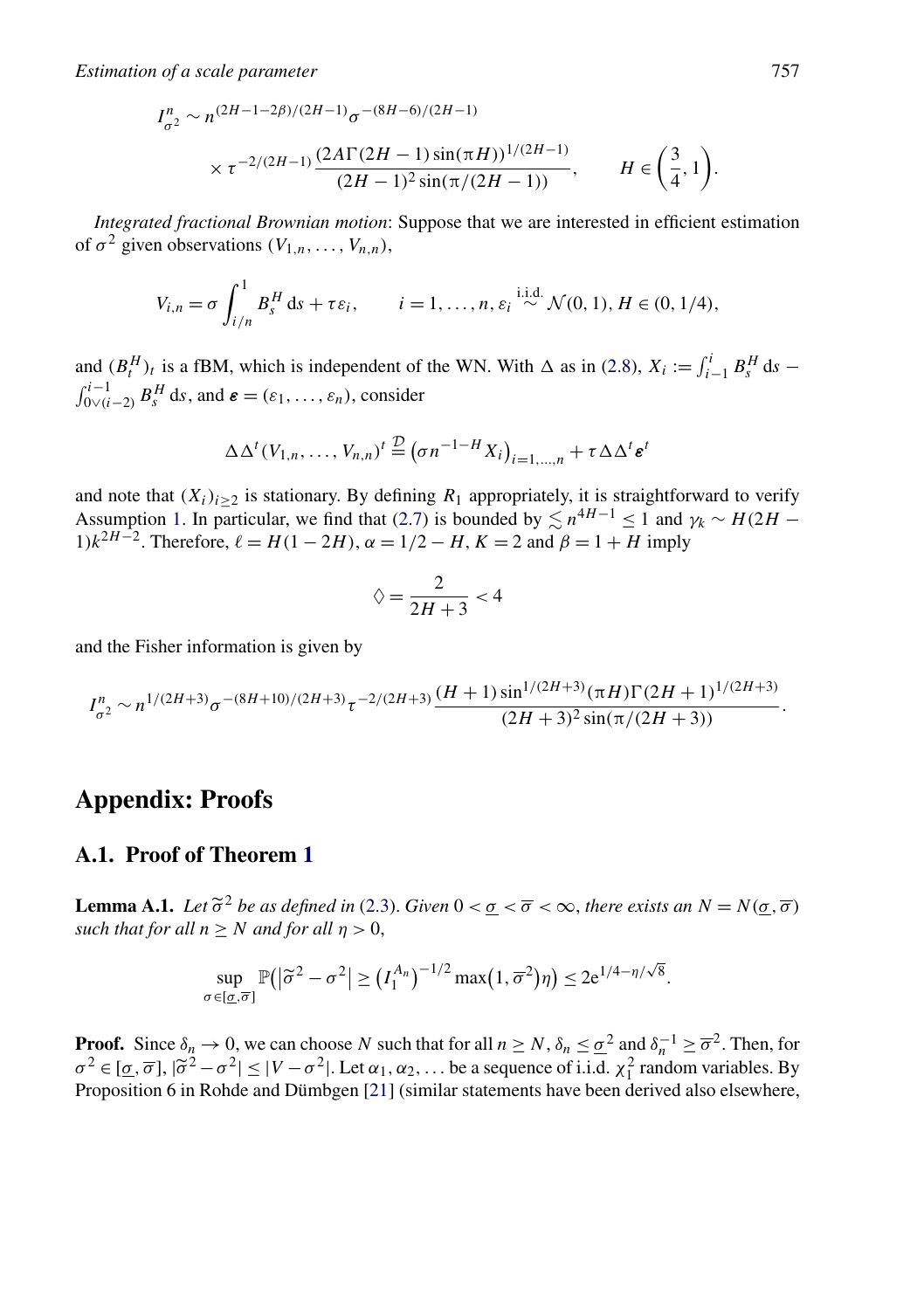for another reference see, for instance, Johnstone [\[17\]](#page-26-0), p. 74), for a vector  $(\mu_i)_{i \in A_n}$  of real-valued numbers

$$
\mathbb{P}\bigg(\bigg|\sum_{i\in A_n}\mu_i(\alpha_i-1)\bigg|\geq \sqrt{2}\|\mu\|_2\eta\bigg)\leq 2e^{1/4-\eta/\sqrt{8}}.
$$

Note that in distribution,  $V - \sigma^2 = \sum_{i \in A_n} \mu_i (\alpha_i - 1)$  with

$$
\mu_i = \left(2I_1^{A_n}\right)^{-1} \frac{\lambda_i n^{-2\beta} (\sigma^2 n^{-2\beta}\lambda_i + 1)}{(n^{-2\beta}\lambda_i + 1)^2}.
$$

Application of the exponential inequality above together with  $\|\mu\|_2 \leq (2I_1^{A_n})^{-1/2} \max(\sigma^2, 1)$ yields the result.

**Proof of Theorem [1.](#page-4-0)** Due to the independence of  $(\tilde{Z}_i)_{i \in A_n}$  and  $(\tilde{Z}_i)_{i \in A_n^c}$ , the estimator  $\hat{\sigma}^2$  is unbiased. In addition, using Lemma 1, the theorem is proved once we have established that unbiased. In addition, using Lemma [1,](#page-3-0) the theorem is proved once we have established that

(I): 
$$
\sup_{\sigma \in [\underline{\sigma}, \overline{\sigma}]} \frac{|\text{Var}(\widehat{\sigma}^2) - \mathbb{E}(I_{\widehat{\sigma}^2}^{A_n^c})^{-1}|}{(I_{\sigma^2}^n)^{-1}} = o(1) \text{ and}
$$
  
(II): 
$$
\sup_{\sigma \in [\underline{\sigma}, \overline{\sigma}]} \frac{|\mathbb{E}(I_{\widehat{\sigma}^2}^{A_n^c})^{-1} - (I_{\sigma^2}^{A_n^c})^{-1}|}{(I_{\sigma^2}^n)^{-1}} = o(1).
$$

In the following, we make frequently use of the following observation. For any set  $B \subseteq$ {1*,...,n*},

$$
\min\left(1,\left(\frac{v}{u}\right)^2\right)I_v^B \le I_u^B \le \max\left(1,\left(\frac{v}{u}\right)^2\right)I_v^B.
$$

(I): Writing  $\mathbb{E}[\cdot] = \mathbb{E}[\mathbb{E}[\cdot | (\widetilde{Z}_{i,n})_{i \in A_n}]],$ 

$$
\begin{split} \left| \text{Var}(\widehat{\sigma}^2) - \mathbb{E} \big( I_{\widetilde{\sigma}^2}^{A_n^c} \big)^{-1} \right| &= 2 \left| \mathbb{E} \bigg[ \big( 2 I_{\widetilde{\sigma}^2}^{A_n^c} \big)^{-2} \sum_{i \in A_n^c} \frac{\lambda_i^3 n^{-6\beta} (\sigma^2 - \widetilde{\sigma}^2)}{(\widetilde{\sigma}^2 \lambda_i n^{-2\beta} + 1)^4} \big( (\sigma^2 + \widetilde{\sigma}^2) \lambda_i n^{-2\beta} + 2 \big) \bigg] \right| \\ &\le 2 \mathbb{E} \bigg[ \big( 2 I_{\widetilde{\sigma}^2}^{A_n^c} \big)^{-1} \bigg| \frac{\sigma^2}{\widetilde{\sigma}^2} - 1 \bigg| \bigg( 3 + \bigg| \frac{\sigma^2}{\widetilde{\sigma}^2} - 1 \bigg| \bigg) \bigg], \end{split}
$$

where we used the inequalities

$$
\sum_{i \in A_n^c} \frac{\lambda_i^4 n^{-8\beta}}{(\widetilde{\sigma}^2 \lambda_i n^{-2\beta} + 1)^4} \le \frac{2}{\widetilde{\sigma}^4} I_{\widetilde{\sigma}^2}^{A_n^c} \quad \text{and} \quad \sum_{i \in A_n^c} \frac{\lambda_i^3 n^{-6\beta}}{(\widetilde{\sigma}^2 \lambda_i n^{-2\beta} + 1)^4} \le \frac{1}{\widetilde{\sigma}^2} I_{\widetilde{\sigma}^2}^{A_n^c}.
$$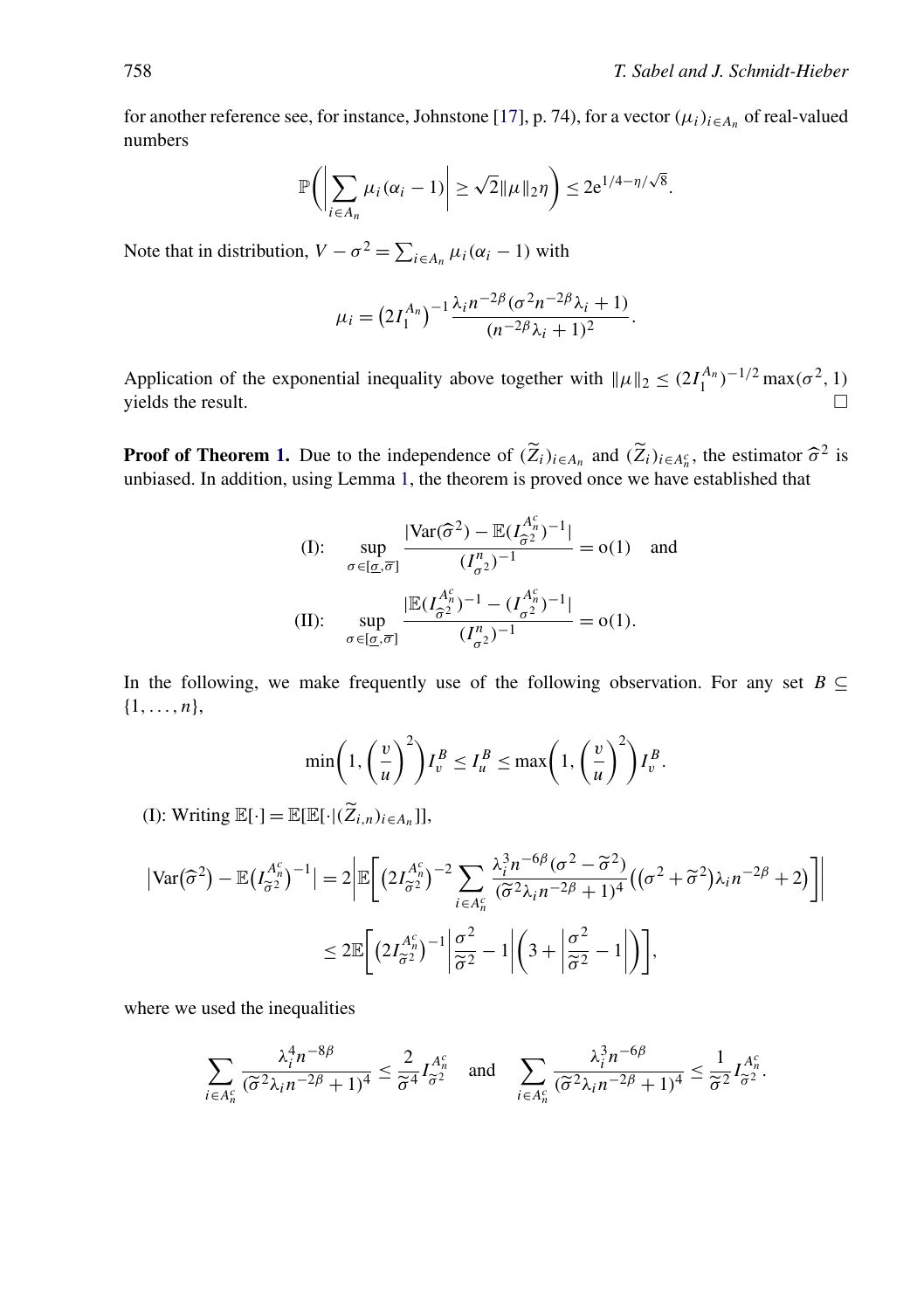<span id="page-12-0"></span>Therefore

$$
\sup_{\sigma \in [\underline{\sigma}, \overline{\sigma}]} \mathbb{E}\bigg[ \left( I_{\widetilde{\sigma}^2}^{A_n^c} \right)^{-1} \bigg| \frac{\sigma^2}{\widetilde{\sigma}^2} - 1 \bigg| \bigg] = \sup_{\sigma \in [\underline{\sigma}, \overline{\sigma}]} \int \mathbb{P} \big[ |\sigma^2 - \widetilde{\sigma}^2| \geq \widetilde{\sigma}^2 I_{\widetilde{\sigma}^2}^{A_n^c} t \big] dt
$$

$$
\leq \int \sup_{\sigma \in [\underline{\sigma}, \overline{\sigma}]} \mathbb{P} \big[ |\sigma^2 - \widetilde{\sigma}^2| \geq \delta_n I_1^{A_n^c} t \big] dt.
$$

Application of Lemma [A.1](#page-10-0) together with  $\int_0^\infty \exp(-At) dt = A^{-1}$  yields

$$
\sup_{\sigma \in [\underline{\sigma}, \overline{\sigma}]} \mathbb{E}\bigg[\big(I_{\widetilde{\sigma}^2}^{A_n^c}\big)^{-1}\bigg| \frac{\sigma^2}{\widetilde{\sigma}^2} - 1 \bigg|\bigg] \lesssim \big(\delta_n^2 I_1^{A_n}\big)^{-1/2} \big(I_1^{A_n^c}\big)^{-1}.
$$

Similar,

$$
\sup_{\sigma \in [\underline{\sigma}, \overline{\sigma}]} \mathbb{E}\bigg[ (I_{\widetilde{\sigma}^2}^{A_n^c})^{-1} \bigg| \frac{\sigma^2}{\widetilde{\sigma}^2} - 1 \bigg|^2 \bigg] = \sup_{\sigma \in [\underline{\sigma}, \overline{\sigma}]} \int \mathbb{P}[|\sigma^2 - \widetilde{\sigma}^2| \ge \widetilde{\sigma}^2 (I_{\widetilde{\sigma}^2}^{A_n^c})^{1/2} \sqrt{t}] dt
$$

$$
\le \int \sup_{\sigma \in [\underline{\sigma}, \overline{\sigma}]} \mathbb{P}[|\sigma^2 - \widetilde{\sigma}^2| \ge \delta_n (I_1^{A_n^c})^{1/2} \sqrt{t}] dt
$$

and because of  $\int_0^\infty \exp(-A\sqrt{t}) dt = 2A^{-2}$ ,

$$
\sup_{\sigma \in [\underline{\sigma}, \overline{\sigma}]} \mathbb{E}\bigg[ \big(I_{\widetilde{\sigma}^2}^{A_n^c}\big)^{-1} \bigg| \frac{\sigma^2}{\widetilde{\sigma}^2} - 1 \bigg|^2 \bigg] \lesssim \big(\delta_n^2 I_1^{A_n}\big)^{-1} \big(I_1^{A_n^c}\big)^{-1}.
$$

By definition  $\delta_n^2 I_1^{A_n} \to \infty$ . Since for sufficiently large *n*, by Lemma [1,](#page-3-0)

$$
I_{\sigma^2}^n \le \max(1, \sigma^{-4}) I_1^n \le 2 \max(1, \sigma^{-4}) I_1^{A_n^c}, \tag{A.1}
$$

it follows that

$$
\sup_{\sigma \in [\underline{\sigma}, \overline{\sigma}]} \frac{|\text{Var}(\widehat{\sigma}^2) - \mathbb{E}(I_{\widetilde{\sigma}^2}^{A_n^c})^{-1}|}{(I_{\sigma^2}^n)^{-1}} \lesssim I_1^{A_n^c} \sup_{\sigma \in [\underline{\sigma}, \overline{\sigma}]} |\text{Var}(\widehat{\sigma}^2) - \mathbb{E}(I_{\widetilde{\sigma}^2}^{A_n^c})^{-1}| = o(1).
$$

(II): From Taylor expansion, we find that for positive *x*, *y*,  $|x^{-2} - y^{-2}| \le 2(\min(x, y))^{-3}|x - y|$ *y*|. Therefore, we can bound

$$
I_{\sigma^2}^{A_n^c} - I_{\widetilde{\sigma}^2}^{A_n^c} = \frac{1}{2} \sum_{i \in A_n^c} n^{-4\beta} \lambda_i^2 \left( \frac{1}{(\sigma^2 n^{-2\beta} \lambda_i + 1)^2} - \frac{1}{(\widetilde{\sigma}^2 n^{-2\beta} \lambda_i + 1)^2} \right)
$$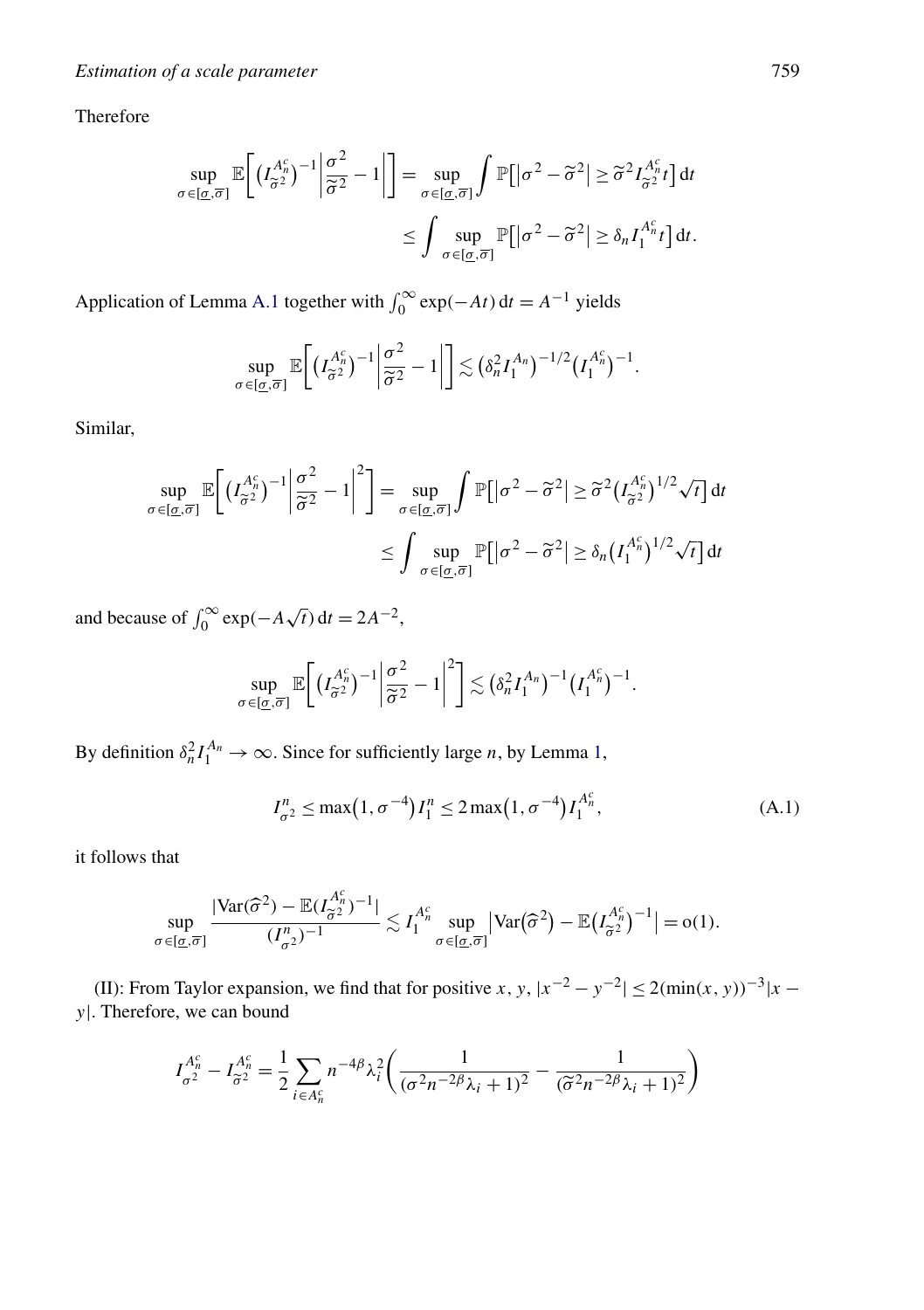$$
\left| I_{\sigma^2}^{A_n^c} - I_{\widetilde{\sigma}^2}^{A_n^c} \right| \le \sum_{i \in A_n^c} \frac{n^{-6\beta} \lambda_i^3}{(\min(\sigma^2, \widetilde{\sigma}^2)n^{-2\beta}\lambda_i + 1)^3} |\sigma^2 - \widetilde{\sigma}^2|
$$
  
=  $2 \max(\sigma^{-2}, \widetilde{\sigma}^{-2}) I_{\sigma^2 \wedge \widetilde{\sigma}^2}^{A_n^c} |\sigma^2 - \widetilde{\sigma}^2|$   
 $\le (\underline{\sigma}^{-6} + 1) \delta_n^{-2} I_{\widetilde{\sigma}^2}^{A_n^c} |\sigma^2 - \widetilde{\sigma}^2|.$ 

Thus,

$$
\sup_{\sigma \in [\underline{\sigma},\overline{\sigma}]} I_{\sigma^2}^{A_n^c} \left| \mathbb{E} \left( I_{\widetilde{\sigma}^2}^{A_n^c} \right)^{-1} - \left( I_{\sigma^2}^{A_n^c} \right)^{-1} \right| \lesssim \delta_n^{-2} \int \sup_{\sigma \in [\underline{\sigma},\overline{\sigma}]} \mathbb{P} \left( \left| \sigma^2 - \widetilde{\sigma}^2 \right| \geq t \right) dt \lesssim \left( \delta_n^4 I_1^{A_n} \right)^{-1/2} \to 0.
$$

Using [\(A.1\)](#page-12-0), the convergence in (II) follows and this completes the proof of Theorem [1.](#page-4-0)  $\Box$ 

#### **A.2. Notation and remarks for the results in Section [2.2](#page-4-0)**

Let us first give some notation. Whenever it is clear from the context, we omit the index *n*. In particular, we suppress the index *n* of the spectral density  $h_n = h$  and the estimator  $\hat{\sigma}_n^2 = \hat{\sigma}^2$ .<br>Inequalities for Hermitian matrices should be understand in the sense of partial Loewner order-Inequalities for Hermitian matrices should be understand in the sense of partial Loewner ordering. The matrix norms  $\|\cdot\|_2$  and  $\|\cdot\|_{\infty}$  denote the Frobenius and spectral norm, respectively. Furthermore, we write  $\land$  and  $\lor$  for the minimum/maximum and

$$
u_i := u_{i,n} := \pi \frac{2i - 1}{2n + 1}.
$$
\n(A.2)

The last definition occurs frequently in connection with finite-dimensional approximations due to the transformation property of the discrete cosine transform. Let  $|\cdot|$  be the Gauss bracket. As in [\(2.10\)](#page-6-0), we denote by  $(r_n)_n$  the rate at which the Fisher information tends to infinity (this still needs to be proved, of course). For technical reasons, however, it will be chosen in the following as an integer sequence, that is,

$$
r_n := \begin{cases} \left\lfloor \frac{n^{1-\beta/(K-\alpha)} \left( \ell \left( n^{\beta/(K-\alpha)} \right) \right)^{1/(2K-2\alpha)} + n^{1-4\beta} \right\rfloor, & \text{if } \Diamond \neq 4, \\ \left\lfloor n^{1-4\beta} \log(n) \ell^2(n) \right\rfloor, & \text{if } \Diamond = 4. \end{cases}
$$

This definition will be used at many places throughout the proofs. In particular, one should keep in mind that  $u_{r_n} = O(r_n/n)$  and as a direct consequence of [\(2.5\)](#page-5-0).

**Lemma A.2.** *If*  $\ell$  *is as in Assumption* [1](#page-5-0) *and*  $\Diamond$  < 4*, then* 

$$
\frac{\ell(u_{r_n}^{-1})}{\ell(n^{\beta/(K-\alpha)})} \to 1.
$$

<span id="page-13-0"></span>by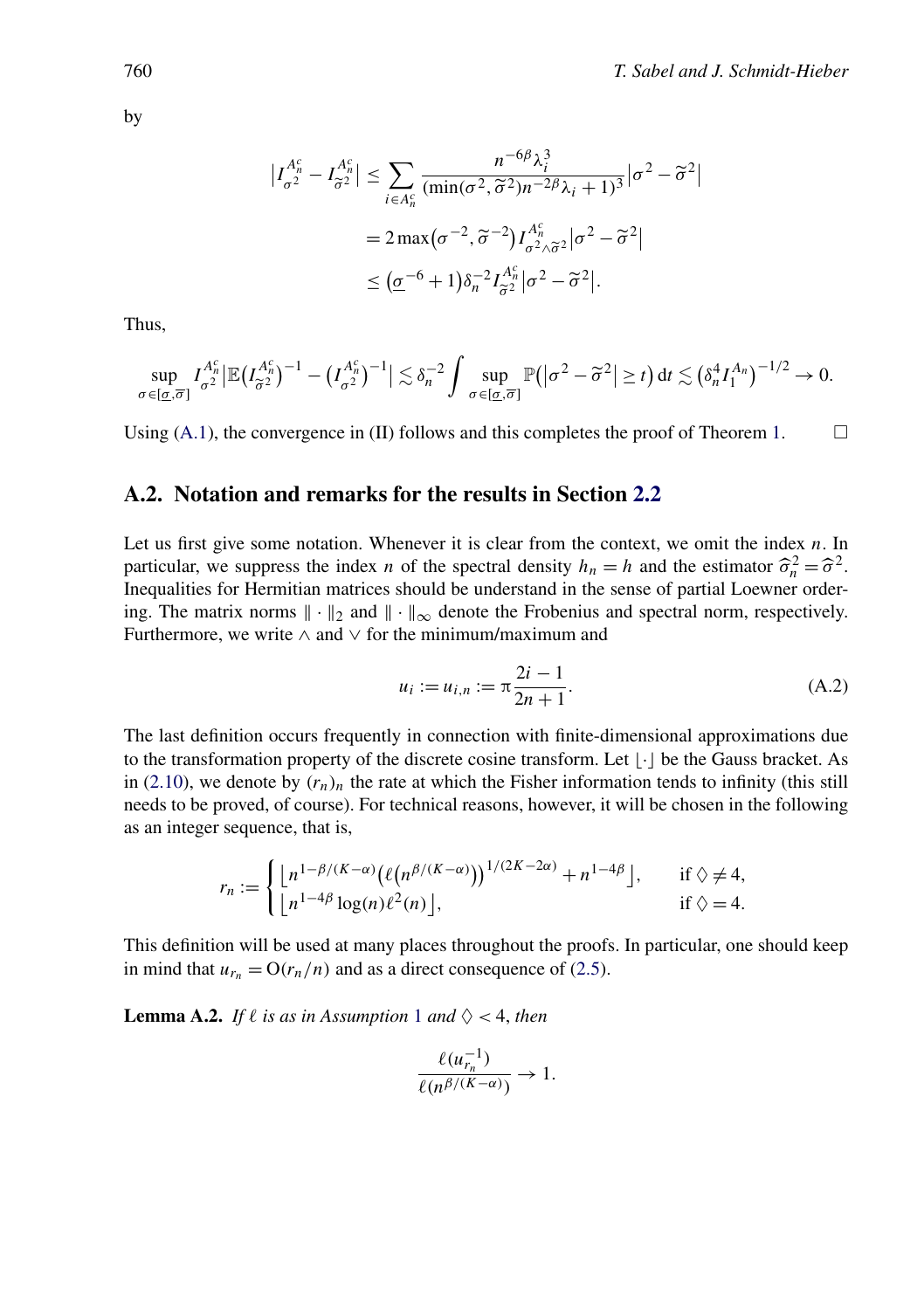<span id="page-14-0"></span> $\sum_{k=-\infty}^{\infty} g_k \cos(k \cdot)$  with  $g_k = g_{-k}$ , then The projection of a function on  $\{\cos(k \cdot): 0 \leq k \leq n\}$  is denoted by  $S_n$ , that is, if  $g =$ 

$$
S_n g = \sum_{k=-n}^n g_k \cos(k \cdot).
$$

We write  $T_n(g)$  for the  $n \times n$  Toeplitz matrix corresponding to g, that is,

$$
T_n(g) = (g_{|i-j|})_{i,j=1,\dots,n}.
$$
\n(A.3)

In particular,  $Cov(\mathbf{X}') = T_n(f)$ , with f as in [\(2.9\)](#page-6-0). Let DCT<sub>8</sub> be the discrete cosine transform

$$
DCT_8 = \left(\frac{2}{\sqrt{2n+1}}\cos\left[\left(i-\frac{1}{2}\right)\left(j-\frac{1}{2}\right)\frac{2\pi}{2n+1}\right]\right)_{i,j=1,\dots,n}
$$

$$
= \left(\frac{2}{\sqrt{2n+1}}\cos\left[\left(i-\frac{1}{2}\right)u_j\right]\right)_{i,j=1,\dots,n}
$$

(which is DCT-VIII in the notation of [\[5\]](#page-26-0)). Note that  $DCT_8 = DCT_8^t$  is orthonormal. Further introduce the matrix  $D_n(g)$  as

$$
D_n(g) := DCT_8 \cdot diag(g(u_1), g(u_2), \dots, g(u_n)) \cdot DCT_8.
$$
 (A.4)

Asymptotically, the eigenvalues of  $D_n(g)$  and  $T_n(g)$  are 'close', provided the symbol *g* is sufficiently smooth (cf. Lemma C.4).

If  $Cov(\mathbf{Y}) = \tau^2 (\Delta^t \Delta)^K$ , consider the observation vector  $\widetilde{\mathbf{Z}} = (\widetilde{Z}_{1,n}, \ldots, \widetilde{Z}_{n,n})$  which is obtained by the invertible transformation  $Z_{i,n} = Z_{n-i,n}$ . These observations satisfy our assumptions with  $Cov(\mathbf{X}) = z^2(\Lambda \Lambda^T)^K$ . Therefore, without loss of concretity we see and will consider solve with  $Cov(Y) = \tau^2 (\Delta \Delta^t)^K$ . Therefore, without loss of generality, we can and will consider only the first case of Assumption [2,](#page-6-0) that is,  $Cov(\mathbf{Y}) = \tau^2 (\Delta \Delta^t)^K$ . By Lemma C.2, DCT<sub>8</sub> diagonalizes  $\Delta^t \Delta$  and hence also  $Cov(Y) = \tau^2 (\Delta^t \Delta)^K$ . The eigenvalues of  $Cov(Y)$  are explicitly given by  $4^K \tau^2 \sin^{2K}(u_i \frac{\pi}{2}), i = 1, \ldots, n.$ 

For the subsequent proofs, the following three elementary inequalities turn out to be very useful. Firstly, from [\(2.6\)](#page-5-0) and Potter's bound (cf., e.g., Bingham *et al.* [\[3\]](#page-26-0)) it follows that for any  $\varepsilon > 0$  there exists a  $k_0$  such that for any  $k \geq k_0$ 

$$
\frac{1}{4}k^{-2\alpha - 1 - \varepsilon} \le \frac{1}{2}k^{-2\alpha - 1}\ell(k) \le \gamma_k \le 2k^{-2\alpha - 1}\ell(k) \le 4k^{-2\alpha - 1 + \varepsilon}.
$$
 (A.5)

Moreover, we can find a constant  $C_1$  such that  $\gamma_k \leq C_1 k^{-2\alpha - 1 + \varepsilon}$  for all  $k = 1, 2, \ldots$ . Secondly, if  $f(\lambda) \sim C n^{-2\beta} \lambda^{2\alpha} \ell(1/\lambda)$ , then, for every  $\varepsilon > 0$  we can find a  $\delta > 0$ , such that for all  $\lambda \in (0, \delta]$ ,

$$
\frac{1}{4}C\lambda^{2\alpha+\varepsilon} \le \frac{1}{2}C\lambda^{2\alpha} \ell\left(\frac{1}{\lambda}\right) \le f(\lambda) \le 2C\lambda^{2\alpha} \ell\left(\frac{1}{\lambda}\right) \le 4C\lambda^{2\alpha-\varepsilon}.\tag{A.6}
$$

Additionally, under the assumptions of Theorem [2,](#page-6-0) we know that *f* is bounded on [ $\delta$ ,  $\pi$ ] for every  $\delta > 0$  (cf. Lemma C.6) and therefore the upper bound  $f(\lambda) \leq 4C\lambda^{2\alpha-\epsilon}$  can be extended to all  $\lambda \in (0, \pi]$  by enlarging the constant appropriately. Finally, for all  $\lambda \in (0, \pi]$ , we have

$$
\sigma^2 n^{-2\beta} f(\lambda) + 4^{-K} \tau^2 \lambda^{2K} \le h(\lambda) \le \sigma^2 n^{-2\beta} f(\lambda) + \tau^2 \lambda^{2K}.
$$
 (A.7)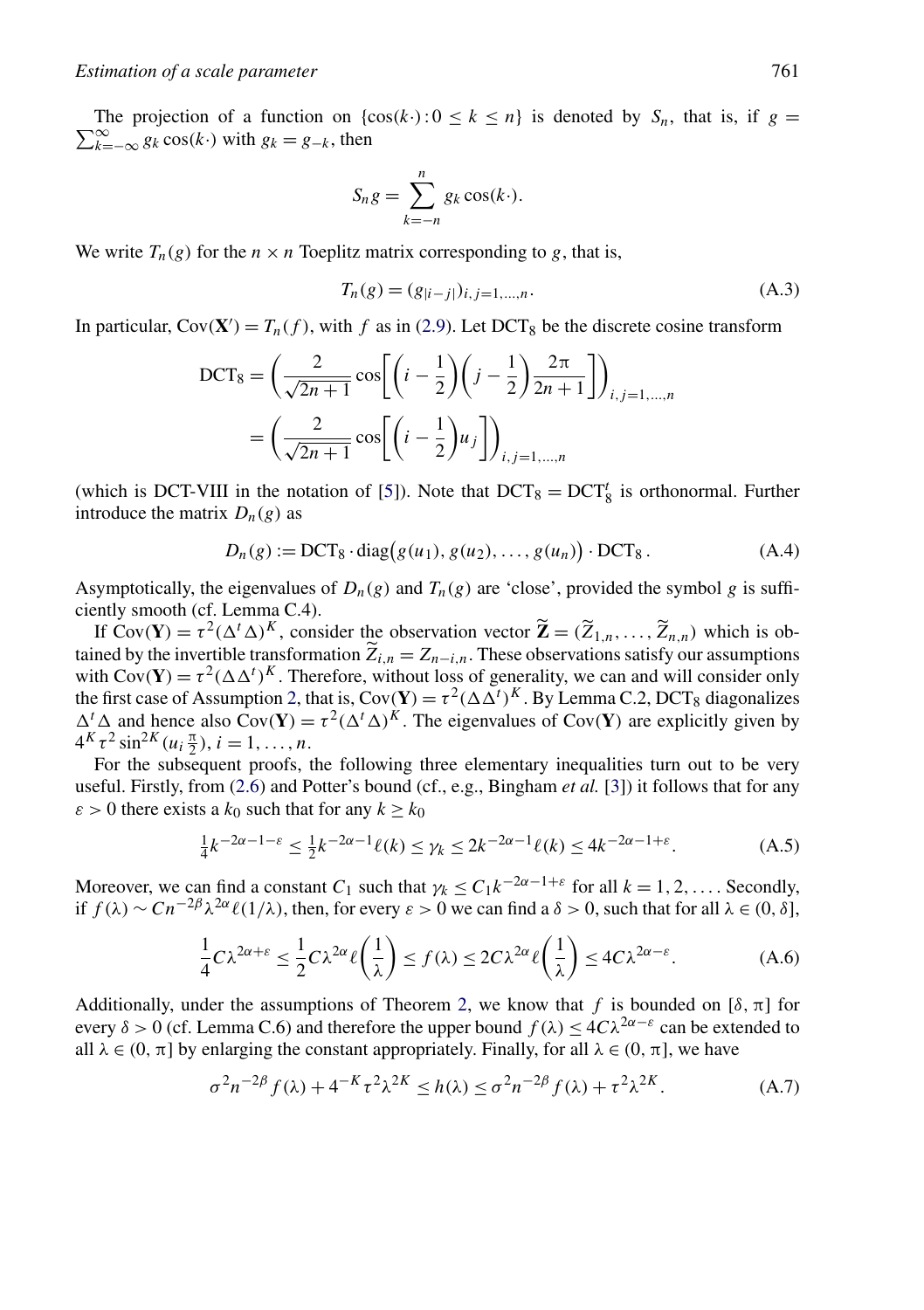#### <span id="page-15-0"></span>**A.3. Proof of Theorem [2](#page-6-0)**

The proof of the main theorem builds in a very neat way upon an elementary analytical observation (cf. Lemma A.3) which leads in a second step to a trace approximation for positive semidefinite matrices (cf. Lemma A.4). This approximation result does not require any assumption on the behavior of the smallest or largest eigenvalue. Together with a rather standard but slightly technical Riemann approximation argument, we can then deduce a generalized version of Theorem [2.](#page-6-0)

**Lemma A.3.** *Let*  $(x_n)_n$ ,  $(y_n)_n$ ,  $(q_n)_n$ ,  $(\omega_n)_n$  *be positive sequences such that*  $|\sqrt{x_n} - \sqrt{y_n}|$  =  $O(q_n)$  *and*  $\omega_n \to \infty$ . *Then*,  $x_n = y_n(1 + o(1)) + O(q_n^2 \omega_n)$ .

**Proof.** Set  $a_n = \max(x_n, y_n)$  and  $b_n = \min(x_n, y_n)$ . We obtain  $(a_n/b_n)^{1/2} - 1 = O(q_n b_n^{-1/2})$ implying  $a_n/b_n = 1 + O(q_n b_n^{-1/2} + q_n^2 b_n^{-1})$  and  $a_n = b_n + O(q_n b_n^{1/2} + q_n^2)$ . Since  $2q_n b_n^{1/2} \leq$  $b_n/\omega_n + q_n^2 \omega_n$  and  $\omega_n \to \infty$ , we find  $a_n = b_n(1 + o(1)) + O(q_n^2 \omega_n)$ .

Let *A* be an  $n \times n$  matrix. For convenience, we introduce the notation

$$
\langle A \rangle := \text{tr}(A^2).
$$

**Lemma A.4.** *Let*  $A_1$ ,  $A_2$ ,  $B$  *be* (*sequences of*) *positive semidefinite*,  $n \times n$  *matrices and suppose that*  $A_1$  *is invertible. If*  $(\omega_n)_n$  *is a positive sequence tending to infinity, then, for*  $n \to \infty$ ,

$$
\langle A_1 B \rangle = \langle A_2 B \rangle (1 + o(1)) + O(|B(A_1 - A_2)|\omega_n).
$$

*Furthermore, if*  $B \leq A_1^{-1}$ *, then* 

$$
\langle A_1 B \rangle = \langle A_2 B \rangle (1 + o(1)) + O(|id_n - A_2^{1/2} A_1^{-1} A_2^{1/2}) \omega_n).
$$

**Proof.** By Cauchy–Schwarz,

$$
\left| \langle A_1 B \rangle - \langle A_2 B \rangle \right| = \left| \text{tr} \big( B(A_1 - A_2) B A_1 \big) + \text{tr} \big( B A_2 B(A_1 - A_2) \big) \right|
$$
  
 
$$
\leq \| B^{1/2} (A_1 - A_2) B^{1/2} \|_2 \left[ \text{tr} \big( (A_1 B)^2 \big)^{1/2} + \text{tr} \big( (A_2 B)^2 \big)^{1/2} \right].
$$

For the last inequality we have rewritten tr $(B(A_1 - A_2)BA_1)$  and tr $(BA_2B(A_1 - A_2))$  as  $tr(B^{1/2}(A_1-A_2)B^{1/2} \cdot B^{1/2}A_1B^{1/2})$  and  $tr(B^{1/2}(A_1-A_2)B^{1/2} \cdot B^{1/2}A_2B^{1/2})$ . Since  $\langle B(A_1-A_2)B^{1/2} \cdot B^{1/2}A_1B^{1/2} \rangle$  $|A_2\rangle$  =  $||B^{1/2}(A_1 - A_2)B^{1/2}||_2^2$ , the result follows with Lemma A.3.

To prove the second claim, write

$$
B^{1/2}(A_1 - A_2)B^{1/2} = B^{1/2}A_1^{1/2}(\text{id}_n - A_1^{-1/2}A_2A_1^{-1/2})A_1^{1/2}B^{1/2}
$$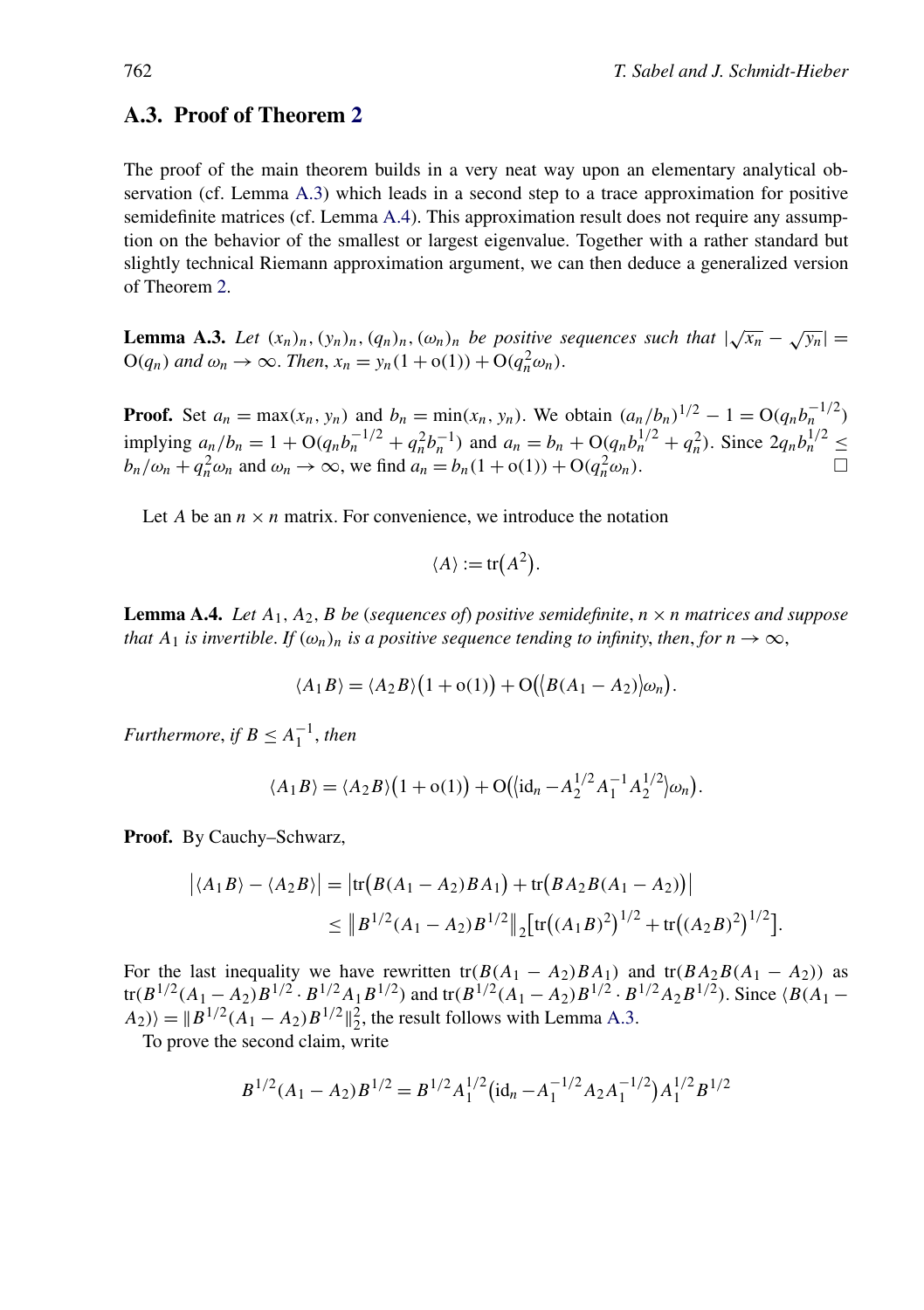<span id="page-16-0"></span>and note that due to  $A_1^{1/2} B A_1^{1/2} \leq id_n$ ,

$$
\langle B(A_1 - A_2) \rangle \le \langle \mathrm{id}_n - A_1^{-1/2} A_2 A_1^{-1/2} \rangle = \langle \mathrm{id}_n - A_2^{1/2} A_1^{-1} A_2^{1/2} \rangle.
$$

In the case  $\alpha > 0$  the multiplicative inverse of the spectral density *h* has a singularity at zero. In order to deal with this, we introduce the regularized spectral density  $\tilde{h}$ , which is defined as follows: let  $(\rho_n)$  be a sequence of positive integers satisfying  $\rho_n \ll r_n$ . Then, we define

$$
\widetilde{h}(\lambda) := \begin{cases} h(\lambda) \vee h(u_{\rho_n}), & \lambda \leq u_{\rho_n}, \\ h(\lambda), & \text{else,} \end{cases}
$$

with  $u_{p_n}$  as in [\(A.2\)](#page-13-0). Replacing *h* by *f*, define in the same way *f*. We will prove a generalized version of Theorem [2](#page-6-0) for a generic sequence  $(\rho_n)_n$ . In a second step, the different versions of the main theorem are deduced and  $\rho_n$  will be chosen according to the specific setting. Heuristically, we may interpret this spectral regularization as adding an asymptotically noninformative (i.e., sufficiently small) WN process to our observation vector. This induces some stability, which becomes important in the bounds for the inverse covariance matrices.

**Theorem 4.** *Work under Assumptions* [1](#page-5-0) *and* [2](#page-6-0) *in model* [\(1.1\)](#page-0-0). *Suppose that*  $\alpha \in (-1/2, 1/2)$  *and*  $K - \alpha > \beta \vee 1/4$ . *If*:

(i)  $(\gamma_k)_{k>0}$  *is in* GM, *f is bounded on any interval*  $[\delta, \pi]$  *with*  $\delta > 0$  *and there exists a positive*, *quasi-monotone slowly varying function* , *such that*

$$
f(\lambda) \sim 2 \operatorname{sign}(-\alpha) \Gamma(-2\alpha) \cos(\pi \alpha) \lambda^{2\alpha} \ell(1/\lambda),
$$

- 
- (ii)  $n^{-4\beta-4\alpha-2+2\varepsilon} \sum_{i=1}^n (u_{i,n} \tilde{h}(u_{i,n}))^{-2} = o(r_n)$  for some  $\varepsilon > 0$ ,<br>(iii)  $\langle D_n^{-1}(\tilde{h})(D_n(S_nf) T_n(f)) \rangle + \sup_{\lambda \in (0,\pi]} \tilde{h}^{-2}(\lambda) = o(r_n n^{4\beta}).$

*Then, the asymptotic Fisher information of*  $\sigma^2$  *is* 

$$
I_{\sigma^2}^n = \frac{n^{1-4\beta}}{2\pi} \int_0^{\pi} \frac{f^2(\lambda)}{h^2(\lambda)} d\lambda (1 + o(1)) + o(r_n).
$$
 (A.8)

*If the condition*  $K - \alpha > \beta \vee 1/4$  *is replaced by the weaker assumption*  $K - \alpha > \beta$ *, imposing additionally*  $\log(n)\ell^2(n) \to \infty$  *in the critical case*  $K - \alpha = 1/4$ , *then* (A.8) *holds*, *provided there exists a constant*  $c_f$  *such that* 

$$
\left| f(\lambda) - f(\mu) \right| \le c_f n^{-2\beta} \lambda^{2\alpha - 2} |\lambda - \mu| \quad \text{for all } 0 < \lambda \le \mu \le \pi. \tag{A.9}
$$

*Remark 1.* Later on we will see that the different parts of Theorem [2](#page-6-0) follow from Theorem 4. If  $(X'_i)_i$  has long-memory, condition (iii) turns out to be quite difficult to verify. Although it would be easier (and more standard) to formulate the condition with respect to squared Frobenius norms, let us shortly explain, why the use of the  $\langle \cdot \rangle$  notation is essential. By definition,  $\langle A \rangle = \text{tr}(A^2)$  for an  $n \times n$ , square matrix A, which in turn can be upper bounded by the squared Frobenius norm of *A* (cf. Lemma C.1(i)). This is even an identity if *A* is symmetric but can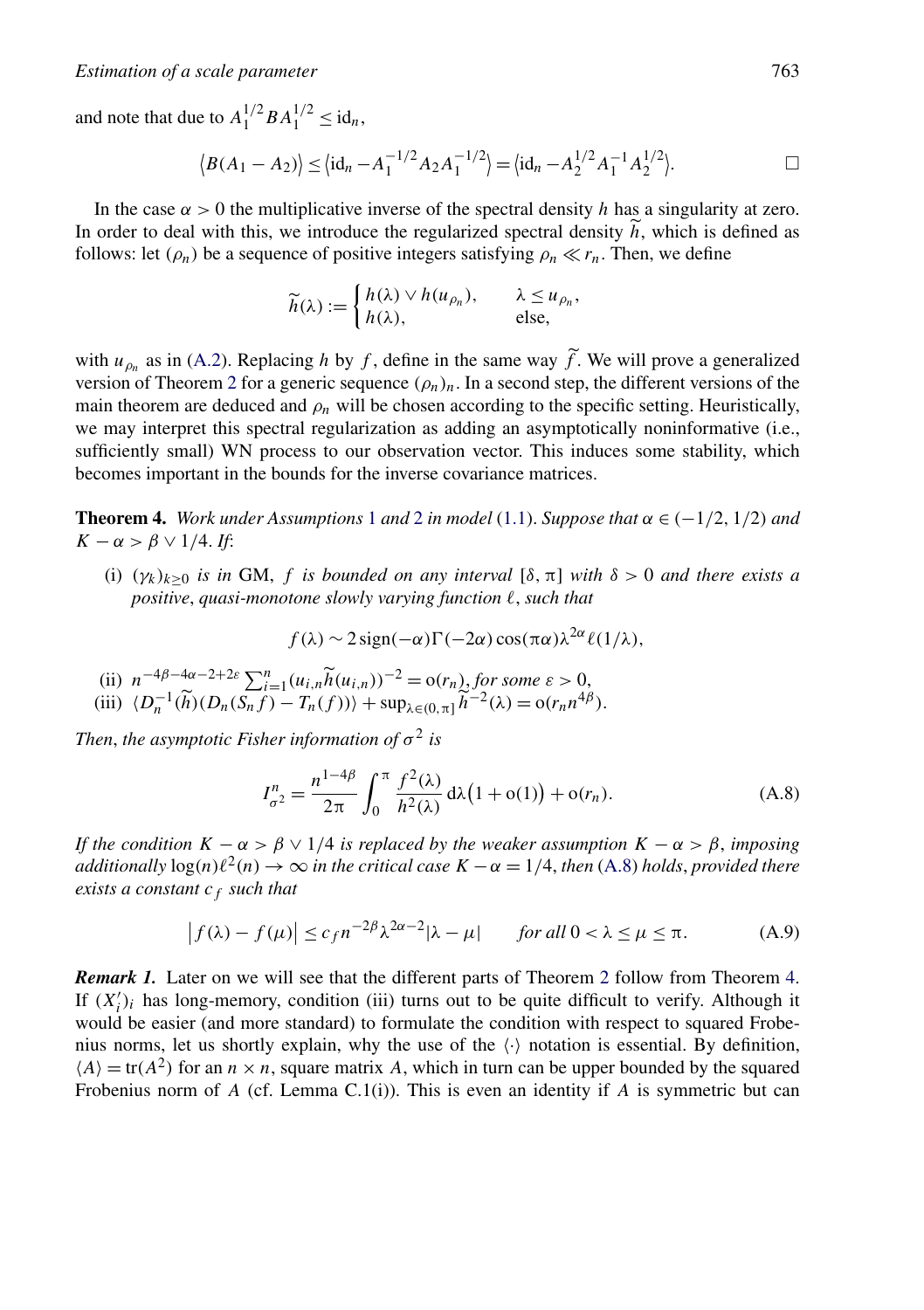<span id="page-17-0"></span>be very rough in general. To see this consider  $(A)_{i,j} = 1/i$ . Then  $\langle A \rangle = \log^2 n$  but the squared Frobenius norm is of order *n* which is much worse. Since these phenomenons occur in some cases, condition (iii) is stated for squared traces.

**Proof of Theorem [4.](#page-16-0)** Recall the explicit expression for the Fisher information in [\(2.1\)](#page-2-0). The proof is subdivided into three steps, namely

$$
\langle D_n(\widetilde{f})D_n^{-1}(\widetilde{h})\rangle = \frac{n}{\pi} \int_0^{\pi} \frac{f^2(\lambda)}{h^2(\lambda)} d\lambda (1 + o(1)) + o(r_n n^{4\beta}),
$$

$$
\langle T_n(f)D_n^{-1}(\widetilde{h})\rangle = \langle D_n(\widetilde{f})D_n^{-1}(\widetilde{h})\rangle (1 + o(1)) + o(r_n n^{4\beta}),
$$

$$
2I_{\sigma^2}^n = \langle n^{-2\beta}T_n(f) \operatorname{Cov}(\mathbf{Z})^{-1}\rangle = \langle n^{-2\beta}T_n(f)D_n^{-1}(\widetilde{h})\rangle (1 + o(1)) + o(r_n),
$$

which are denoted by (I), (II) and (III), respectively.

(I): By the trivial bound  $\int_0^{\pi} f^2(\lambda)/h^2(\lambda) d\lambda = O(n^{4\beta}) = o(r_n n^{4\beta})$ , we can replace the normalization factor  $n/\pi$  by  $(2n+1)/(2\pi)$ . Thus, using [\(A.4\)](#page-14-0), it is sufficient to show that

$$
\left|\sum_{i=1}^{n} \frac{\tilde{f}^2(u_i)}{\tilde{h}^2(u_i)} - \frac{2n+1}{2\pi} \int_0^{\pi} \frac{f^2(\lambda)}{h^2(\lambda)} d\lambda\right| = o(r_n n^{4\beta}).
$$
\n(A.10)

Now, let us treat the cases  $K - \alpha > 1/4 \vee \beta$  and  $\beta < K - \alpha \le 1/4$ , separately.

*If*  $K - \alpha > 1/4 \vee \beta$  *holds*: Using assumption (i) and  $r_n \ll n$ , we can find integer sequences  $(r_n^+)$  and  $(r_n^-)$  such that  $\rho_n \ll r_n^- \ll r_n \ll r_n^+ \ll n$  and  $(q_n + (r_n^-)^{-1})r_n^+ = o(r_n)$  with

$$
q_n := q_n(r_n^+) := \sup_{\substack{0 < \lambda \le u_{r_n^+} \\ 1 \le \mu \le 2}} \left| \frac{C\lambda^{2\alpha} \ell(1/\lambda)}{f(\lambda)} - 1 \right| + \left| 1 - \frac{\ell(\mu/\lambda)}{\ell(1/\lambda)} \right|.
$$
\n(A.11)

Since  $\sigma^2 n^{-2\beta} f \leq h$  and  $\sigma^2 n^{-2\beta} \tilde{f} \leq \tilde{h}$ , it follows that

$$
\sum_{i=1}^{r_n^-} \frac{\tilde{f}^2(u_i)}{\tilde{h}^2(u_i)} = o(r_n n^{4\beta}) \quad \text{and} \quad n \int_0^{u_{r_n^-}} \frac{f^2(\lambda)}{h^2(\lambda)} d\lambda = o(r_n n^{4\beta})
$$

and together with Proposition C.1, we see that in (A.10) the sum over  $i = 1, \ldots, r_n^-$  and  $i =$  $r_n^+$ , ..., *n* as well as the integral over  $(0, u_{r_n^-}] \cup [u_{r_n^+}, \pi]$  are of order o $(r_n)$  and thus negligible. Thus, we have proved (I), once we have verified that

$$
\left| \sum_{i=r_n^-+1}^{r_n^+} \frac{f^2(u_i)}{h^2(u_i)} - \frac{2n+1}{2\pi} \int_{u_{r_n^-}}^{u_{r_n^+}} \frac{f^2(\lambda)}{h^2(\lambda)} d\lambda \right| = o(r_n n^{4\beta}). \tag{A.12}
$$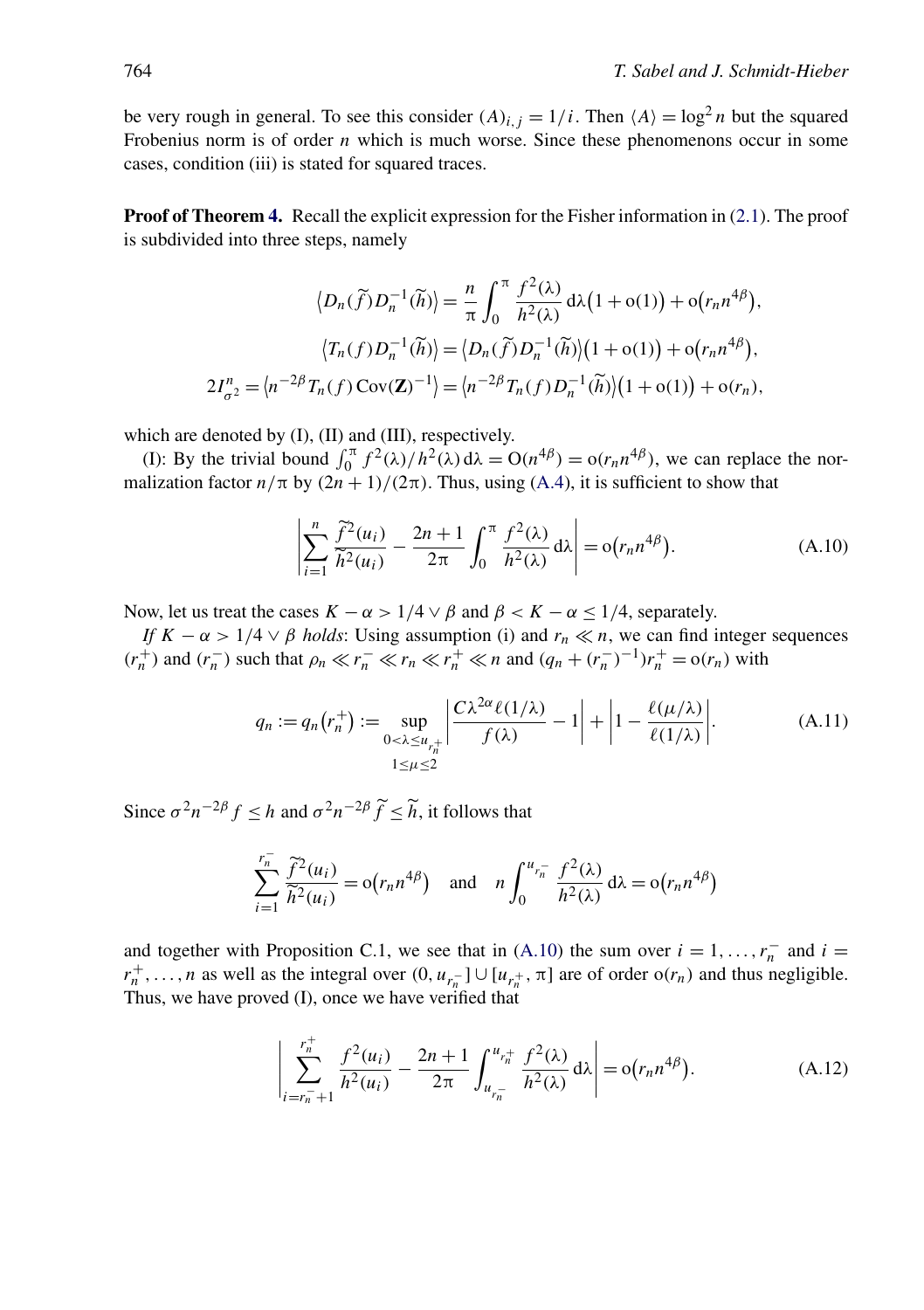<span id="page-18-0"></span>To see this, write

$$
\left| \sum_{i=r_{n}^{-}+1}^{r_{n}^{+}} \frac{f^{2}(u_{i})}{h^{2}(u_{i})} - \frac{2n+1}{2\pi} \int_{u_{r_{n}^{-}}}^{u_{r_{n}^{+}}} \frac{f^{2}(\lambda)}{h^{2}(\lambda)} d\lambda \right|
$$
\n
$$
\leq \sum_{i=r_{n}^{-}+1}^{r_{n^{+}}} \sup_{\xi_{i} \in [u_{i-1}, u_{i}]} \left| \frac{f^{2}(u_{i})}{h^{2}(u_{i})} - \frac{f^{2}(\xi_{i})}{h^{2}(\xi_{i})} \right|
$$
\n
$$
\leq \frac{2n^{4\beta}}{\sigma^{2}} \sum_{i=r_{n}^{-}+1}^{r_{n^{+}}} \sup_{\xi_{i} \in [u_{i-1}, u_{i}]} \left| \frac{n^{-2\beta} f(u_{i})}{h(u_{i})} - \frac{n^{-2\beta} f(\xi_{i})}{h(\xi_{i})} \right|.
$$
\n(A.13)

 $\text{Fix } i \in \{r_n^- + 1, \ldots, r_n^+\}$  and let  $a_1 = \sigma^2 n^{-2\beta} f(u_i)$ ,  $a_2 = \sigma^2 n^{-2\beta} f(\xi_i)$ ,  $b_1 = 4^K \tau^2 \sin^{2K}(u_i/2)$ ,  $b_2 = 4^K \tau^2 \sin^{2K}(\xi_i/2), c_1 = h(u_i), c_2 = h(\xi_i).$  Since  $0 \le a_1 \le c_1 = a_1 + b_1$  and  $0 \le a_2 \le c_2 = a_1$  $a_2 + b_2$ , we find

$$
\left|\frac{a_1}{c_1} - \frac{a_2}{c_2}\right| \le \frac{|a_1 - a_2| + |b_1 - b_2|}{c_1 \vee c_2}.
$$
\n(A.14)

Thus, for sufficiently large *n*,

$$
|a_1 - a_2| \le (a_1 + a_2)q_n + \sigma^2 C n^{-2\beta} \left| u_i^{2\alpha} \ell\left(\frac{1}{u_i}\right) - \xi_i^{2\alpha} \ell\left(\frac{1}{\xi_i}\right) \right|
$$
  
\n
$$
\le (3a_1 + a_2)q_n + \sigma^2 C n^{-2\beta} \ell\left(\frac{1}{\xi_i}\right) |u_i^{2\alpha} - \xi_i^{2\alpha}|
$$
  
\n
$$
\le (3a_1 + a_2)q_n + \frac{\pi}{n} \sigma^2 C n^{-2\beta} \ell\left(\frac{1}{\xi_i}\right) \xi_i^{2\alpha - 1}
$$
  
\n
$$
\le (3a_1 + a_2)q_n + 6(r_n^{-})^{-1} a_2.
$$
 (A.15)

On the other hand, we find  $|b_1 - b_2| \le \frac{2K\pi}{2n+1} 4K\tau^2 \sin^{2K-1}(\frac{u_i}{2}) \le 8K(r_n^{-})^{-1}b_1$ , and therefore

$$
\left|\frac{a_1}{c_1}-\frac{a_2}{c_2}\right|\leq 4q_n+(6+8K)(r_n^-)^{-1}.
$$

Due to  $(q_n + (r_n^-)^{-1})r_n^+ = o(r_n)$ , we see by (A.13) that [\(A.12\)](#page-17-0) is bounded by  $o(r_n n^{4\beta})$ . This completes the proof for part (I) if  $K - \alpha > 1/4 \vee \beta$ .

*If*  $\beta < K - \alpha \leq 1/4$ : The proof is very similar to the one for the first case. Note that the assumptions imply  $r_n n^{4\beta} \geq n$ ,  $K = 0$ , and  $\alpha \in [-1/4, -\beta)$ . Similar as above we see that it is sufficient to prove [\(A.12\)](#page-17-0) for  $r_n^+ = n$  and any sequence  $r_n^- = o(r_n)$ . We may assume that  $r_n^- \to \infty$ . Since by [\(A.9\)](#page-16-0), *f* and *h* are continuous, we can apply the mean value theorem, that is,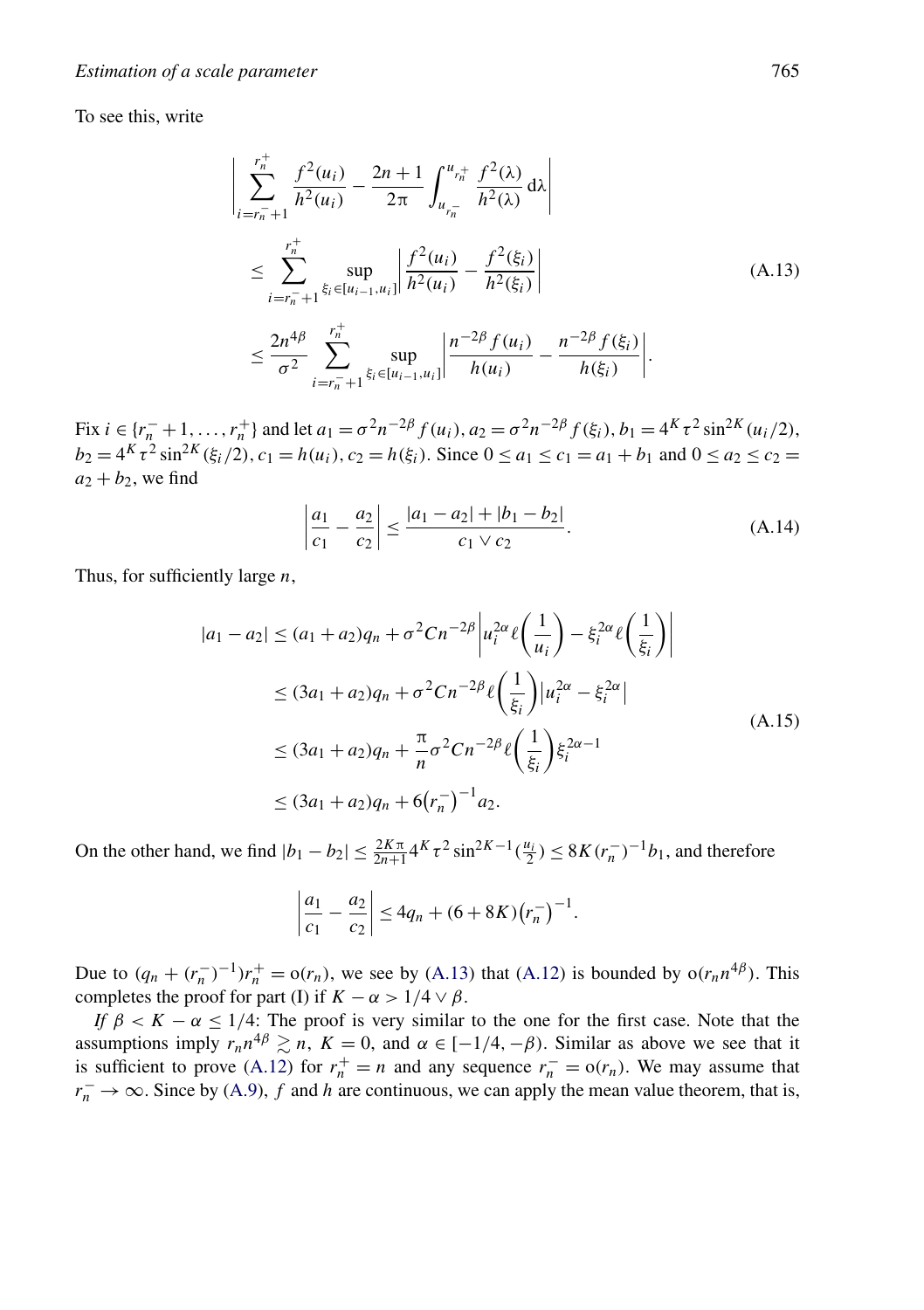<span id="page-19-0"></span>for any *i* there is a  $\xi_i \in (u_{i-1}, u_i]$  with

$$
\frac{f^2(\xi_i)}{h^2(\xi_i)} = \frac{2n+1}{2\pi} \int_{u_{i-1}}^{u_i} \frac{f^2(\lambda)}{h^2(\lambda)} d\lambda
$$
 (A.16)

and

$$
\left| \sum_{i=r_{n}^{-}+1}^{n} \frac{f^{2}(u_{i})}{h^{2}(u_{i})} - \frac{2n+1}{2\pi} \int_{u_{r_{n}^{-}}}^{u_{n}} \frac{f^{2}(\lambda)}{h^{2}(\lambda)} d\lambda \right|
$$
\n
$$
\leq \sum_{i=r_{n}^{-}+1}^{n} \left( \frac{f(u_{i})}{h(u_{i})} + \frac{f(\xi_{i})}{h(\xi_{i})} \right) \left| \frac{f(u_{i}) - f(\xi_{i})}{h(u_{i}) \vee h(\xi_{i})} \right|.
$$
\n(A.17)

Pick an integer sequence  $w_n$  such that  $w_n = o(n)$  and for some  $\varepsilon > 0$ ,  $n^{-4\alpha + \varepsilon} w_n^{4\alpha - \varepsilon - 1} = o(1)$ . Let  $q_n(w_n)$  be as in [\(A.11\)](#page-17-0) with  $r_n^+$  replaced by  $w_n$ . Note that since  $u_{w_n} \to 0$ , the sequence  $(q_n(w_n))_n$  tends to zero. As in [\(A.15\)](#page-18-0), we find for sufficiently large *n* and for all *i* =  $r_n^-$ , ..., w<sub>n</sub>,

$$
\left| f(u_i) - f(\xi_i) \right| \le (3f(u_i) + f(\xi_i)) q_n(w_n) + 2\sigma^2 \pi C n^{-1} \xi_i^{2\alpha - 1 - \varepsilon}.
$$
 (A.18)

For large indices, we use the estimate [\(A.9\)](#page-16-0), that is,  $|f(u_i) - f(\xi_i)| \leq c_f \pi n^{-1} \xi_i^{2\alpha - 2}$  for  $i = w_n + 1, \ldots, n$ . Split the sum in (A.17) into  $\sum_{i=r_n+1}^{w_n} + \sum_{i=w_n+1}^{n}$ . It is easy to bound the second sum, using the definition of  $(w_n)_n$ , which in turn implies that  $n^{-1} \sum_{i=w_n+1}^n \xi_i^{4\alpha-2-\epsilon} \lesssim$  $n^{1-4\alpha+\varepsilon} w_n^{4\alpha-1-\varepsilon} = o(n)$ . Similar, computing the sum  $\sum_{i=r_n^-+1}^{w_n}$ , over the second term in (A.18) yields for small  $\varepsilon$ ,  $n^{-1} \sum_{i=r_n^+}^{w_n} \xi_i^{4\alpha-1-2\varepsilon} \lesssim n^{-4\alpha+2\varepsilon} w_n^{4\alpha-2\varepsilon} = o(n)$ . For the first term in (A.18), we see that (A.17) can be further bounded by a multiple of  $q_n(w_n)(\sum_{i=1}^n f^2(u_i)/h^2(u_i) + (2n +$  $1(2\pi)^{-1} \int_0^{\pi} f^2(\lambda)/h^2(\lambda) d\lambda$ . Putting all estimates together, we have derived

$$
\left|\sum_{i=r_n^-+1}^n \frac{f^2(u_i)}{h^2(u_i)} - \frac{2n+1}{2\pi} \int_{u_{r_n^-}}^{u_n} \frac{f^2(\lambda)}{h^2(\lambda)} d\lambda \right| \lesssim \frac{2n+1}{2\pi} \int_0^{\pi} \frac{f^2(\lambda)}{h^2(\lambda)} d\lambda + o(n).
$$

This finishes the proof of part (I).

To prove (II) and (III) it will not be necessary to distinguish whether  $K - \alpha > 1/4$  or  $K - \alpha \le$ 1*/*4.

(II): In Lemma [A.4,](#page-15-0) set  $A_1 = T_n(f)$ ,  $A_2 = D_n(\tilde{f})$  and  $B = D_n^{-1}(\tilde{h})$ . We have to show that

$$
\langle B(A_1 - A_2) \rangle = \langle D_n^{-1}(\widetilde{h})(T_n(f) - D_n(\widetilde{f})) \rangle = o(r_n n^{4\beta}).
$$
\n(A.19)

First, note that due to [\(A.4\)](#page-14-0),  $\sigma^2 n^{-2\beta} f \le \sigma^2 n^{-2\beta} \tilde{f} \le \tilde{h}$ , and  $\rho_n \ll r_n$ ,

$$
\left\langle D_n^{-1}(\widetilde{h})\big(D_n(f)-D_n(\widetilde{f})\big)\right\rangle=\sum_{j=1}^{\rho_n}\frac{(f(u_j)-\widetilde{f}(u_j))^2}{(\widetilde{h}(u_j))^2}\leq 2\frac{\rho_n n^{4\beta}}{\sigma^4}=o(r_n n^{4\beta}).
$$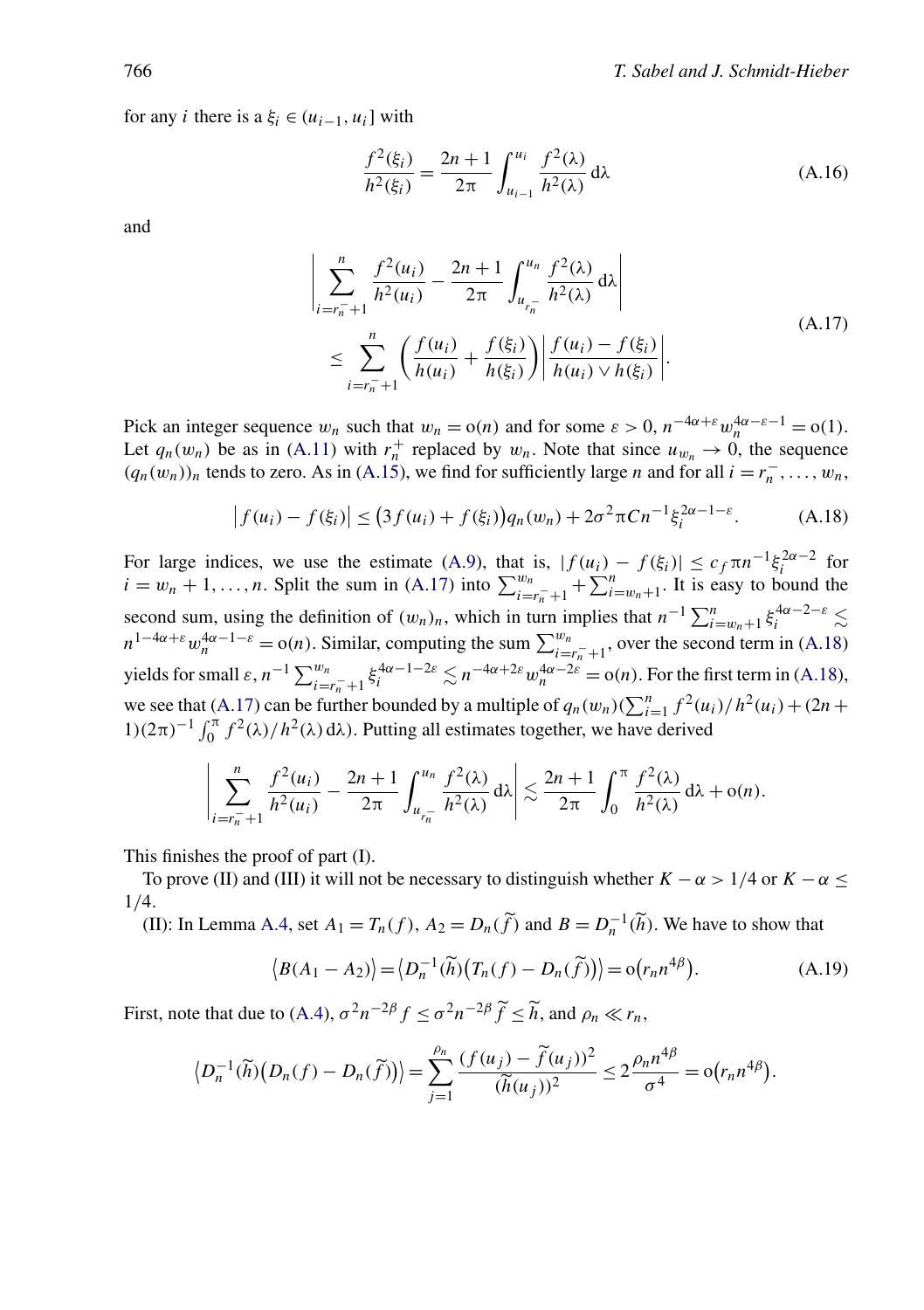By assumption  $(\gamma_k)_k \in GM$  and  $\alpha \in (-1/2, 1/2)$ . Therefore, we can use the estimate from Lemma C.3(i) together with  $(A.5)$ , that is, there exists a constant  $C_1$ , such that

$$
\left|f(x) - S_n f(x)\right| \le C_1 \frac{1}{x} \left( |\gamma_n| + \sum_{k=n+1}^{\infty} \frac{|\gamma_k|}{k} \right) \lesssim \frac{1}{x} n^{-2\alpha - 1 + 2\varepsilon} \qquad \text{for all } x \in \left[\frac{1}{n}, \pi\right),
$$

where the second inequality holds for sufficiently large *n* and *ε* small. With [\(A.4\)](#page-14-0) and assumption (ii) this yields

$$
\left\langle D_n^{-1}(\widetilde{h})\big(D_n(S_nf) - D_n(f)\big)\right\rangle = o(r_n n^{4\beta}).\tag{A.20}
$$

Decompose  $T_n(f) - D_n(\tilde{f}) = (T_n(f) - D_n(S_nf)) + (D_n(S_nf) - D_n(f)) + (D_n(f) - D_n(\tilde{f})).$ Now by Lemma C.1, (iv) and assumption (iii), [\(A.19\)](#page-19-0) follows.

(III): Set  $A_1 = \text{Cov}(\mathbf{Z})^{-1}$ ,  $A_2 = D_n^{-1}(\tilde{h})$  and  $B = \sigma^2 n^{-2\beta} \text{Cov}(\mathbf{X})$  and apply Lemma [A.4.](#page-15-0) Since  $B \leq \text{Cov}(\mathbf{Z}) = A_1^{-1}$  it is sufficient to show

$$
\langle \mathrm{id}_n - A_2^{1/2} A_1^{-1} A_2^{1/2} \rangle = \langle \mathrm{id}_n - D_n^{-1/2} (\widetilde{h}) \operatorname{Cov}(\mathbf{Z}) D_n^{-1/2} (\widetilde{h}) \rangle = o(r_n). \tag{A.21}
$$

By the perfect diagonalization property of Cov*(***Y***)* (cf. the remarks in Section [A.2\)](#page-13-0), we have  $Cov(\mathbf{Y}) = D_n(h - \sigma^2 n^{-2\beta} f)$  and

$$
Cov(\mathbf{Z}) = \sigma^2 n^{-2\beta} \left[ Cov(\mathbf{R}) + Cov(\mathbf{X}', \mathbf{R}) + Cov(\mathbf{R}, \mathbf{X}') \right]
$$

$$
+ \sigma^2 n^{-2\beta} \left( T_n(f) - D_n(f) \right) + D_n(h).
$$

Together with Lemma C.1(iv),

$$
\langle \mathrm{id}_{n} - D_{n}^{-1/2}(\widetilde{h}) \operatorname{Cov}(\mathbf{Z}) D_{n}^{-1/2}(\widetilde{h}) \rangle
$$
  
\n
$$
\lesssim \langle \mathrm{id}_{n} - D_{n}(\widetilde{h}^{-1}h) \rangle
$$
  
\n
$$
+ n^{-4\beta} \sup_{\lambda \in (0,\pi]} \widetilde{h}^{-2}(\lambda) \| \operatorname{Cov}(\mathbf{R}) + \operatorname{Cov}(\mathbf{X}', \mathbf{R}) + \operatorname{Cov}(\mathbf{R}, \mathbf{X}') \|_{2}^{2}
$$
  
\n
$$
+ n^{-4\beta} \langle D_{n}^{-1}(\widetilde{h})(D_{n}(f) - D_{n}(S_{n}f)) \rangle
$$
  
\n
$$
+ n^{-4\beta} \langle D_{n}^{-1}(\widetilde{h})(D_{n}(S_{n}f) - T_{n}(f)) \rangle.
$$
 (A.22)

For the first term note that because of [\(A.4\)](#page-14-0) and  $0 \le 1 - h/\tilde{h} \le 1$ ,

$$
\langle \mathrm{id}_n - D_n(\widetilde{h}^{-1}h) \rangle = \sum_{i=1}^{\rho_n} \left(1 - \frac{h(u_i)}{\widetilde{h}(u_i)}\right)^2 = o(r_n).
$$

The other three terms on the r.h.s. of  $(A.22)$  can be seen to be of order  $o(r_n)$  as well, by Assumption [1,](#page-5-0) assumption (iii), (A.20), and assumption (iii) again. Therefore, (A.21) holds and the proof is completed.  $\Box$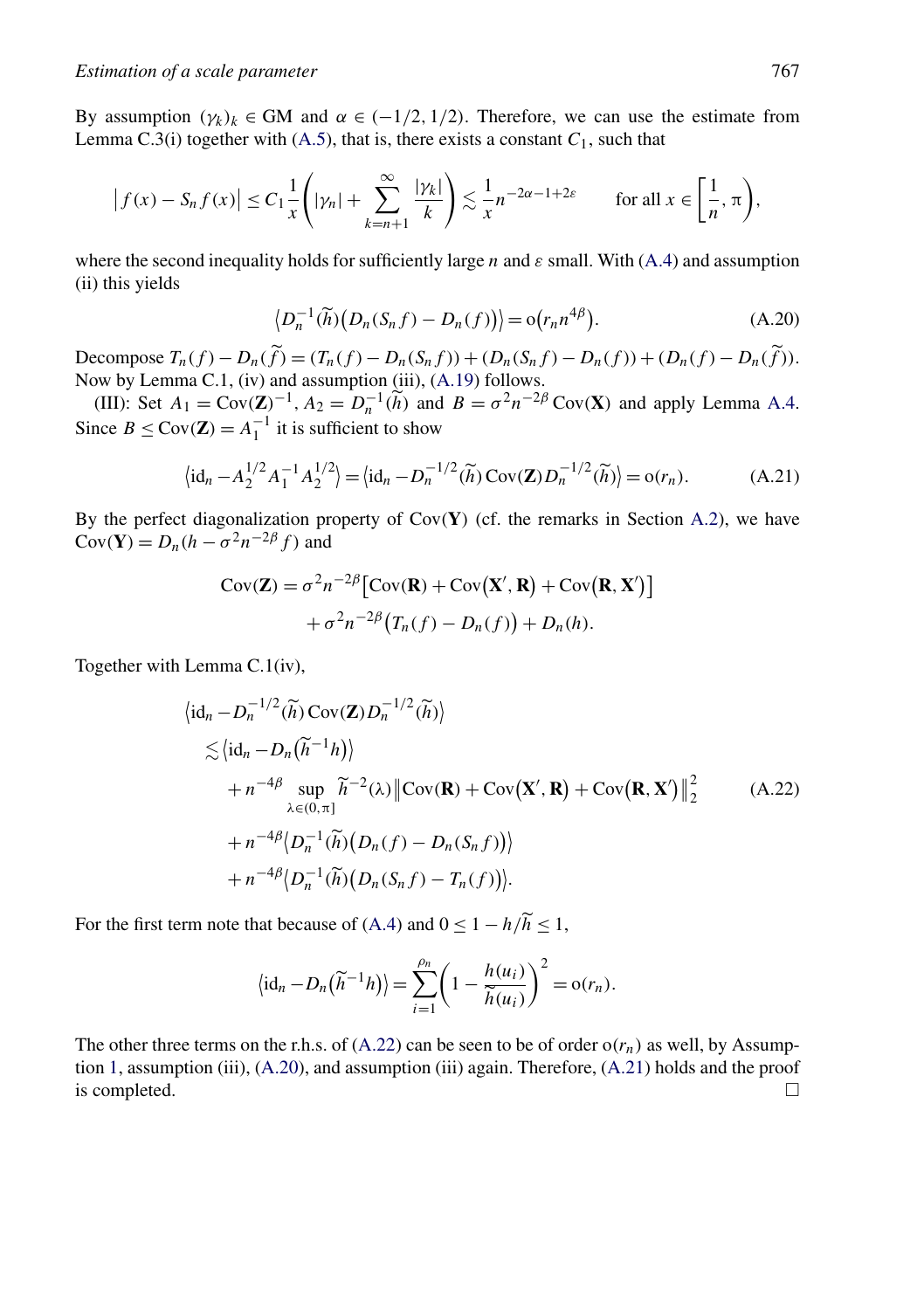**Proof of Theorem [2,](#page-6-0) part [1.](#page-6-0)** We check the conditions of Theorem [4.](#page-16-0) Note that the special case, that is,  $K - \alpha \le 1/4$  implies together with  $K - \alpha > \beta$  that  $K = 0$  and  $\alpha \in [-1/4, -\beta)$ . Hence, this case only plays a role in parts [2](#page-7-0) and [3](#page-7-0) (in the latter only if  $K = 0$  and  $\alpha = -1/4$ ). All the derived estimates will work for both situations and thus, in the following, we do not distinguish between these two cases explicitly.

Let  $\rho_n = n^{1-(4\alpha)^{-1}(1-\beta/(K-\alpha))+\delta} \ll r_n$  for some  $\delta > 0$ . Such a  $\delta$  always exists thanks to the assumption  $K - \alpha > (4\alpha + 1)\beta$ . This assures that

$$
(\rho_n/n)^{-4\alpha - 2\varepsilon} = o(r_n) \qquad \text{for } \varepsilon \text{ small enough.} \tag{A.23}
$$

- (i): By [\[24\]](#page-27-0),  $(\gamma_k)_k \in GM$ . The second part follows from Lemma C.6.
- (ii): Making use of inequalities  $(A.6)$  and  $(A.7)$ ,

$$
n^{-4\beta-4\alpha-2+2\varepsilon} \sum_{i=1}^{n} (u_{i,n} \widetilde{h}(u_{i,n}))^{-2}
$$
  

$$
\lesssim n^{-4\beta-4\alpha-2+2\varepsilon} \left[ \sum_{i=1}^{\rho_n} \left( \frac{n}{i} \left( \frac{n}{\rho_n} \right)^{2\alpha+\varepsilon} n^{2\beta} \right)^2 + \sum_{i=\rho_n+1}^{r_n} \left( \frac{n}{i} \right)^{4\alpha+2\varepsilon+2} n^{4\beta} + \sum_{i=r_n+1}^{n} \left( \frac{n}{i} \right)^{4K+2} \right]
$$
  

$$
\lesssim n^{4\varepsilon} (\rho_n)^{-4\alpha-2\varepsilon} + n^{4(K-\alpha-\beta)+2\varepsilon} r_n^{-4K-1} = o(r_n),
$$

if *ε* is chosen small enough.

(iii): By Lemma C.1(iii) and (i), Lemma C.4, and  $T_n(f) = T_n(S_n f)$ ,

$$
\langle D_n^{-1}(\widetilde{h})\big(D_n(S_nf) - T_n(f)\big)\rangle \leq \|D_n^{-1}(\widetilde{h})\|_{\infty}^2\langle D_n(S_nf) - T_n(f)\rangle
$$
  

$$
\leq \|D_n^{-1}(\widetilde{h})\|_{\infty}^2 \|D_n(S_nf) - T_n(f)\|_2^2
$$
  

$$
\lesssim \left(\frac{\rho_n}{n}\right)^{-4\alpha - 2\varepsilon} n^{4\beta} = o(r_n n^{4\beta}),
$$

if  $\delta$  and  $\varepsilon$  are chosen appropriately. By the same arguments  $\sup_{\lambda \in (0,\pi]} \widetilde{h}^{-2}(\lambda) = o(r_n n^{4\beta})$  and this completes the proof of the claim.

**Proof of Theorem [2,](#page-6-0) part [2.](#page-7-0)** Let  $\rho_n = 1$ , that is,  $\tilde{h}(u_i) = h(u_i)$ . The proof of this part is similar to the one for (i). Again, we check the conditions of Theorem [4:](#page-16-0)

(i): This follows from Lemma C.6.

(ii): Splitting the sum  $\sum_{i=1}^{n} = \sum_{i=1}^{r_n} + \sum_{i=r_n+1}^{n}$ , we find for small  $\varepsilon$ , by inequalities [\(A.6\)](#page-14-0) and [\(A.7\)](#page-14-0),

$$
n^{-4\beta-4\alpha-2+2\varepsilon}\sum_{i=1}^n (u_{i,n}\widetilde{h}(u_{i,n}))^{-2} \lesssim n^{4\varepsilon}+n^{4(K-\alpha-\beta)+2\varepsilon}r_n^{-4K-1}=\mathfrak{o}(r_n).
$$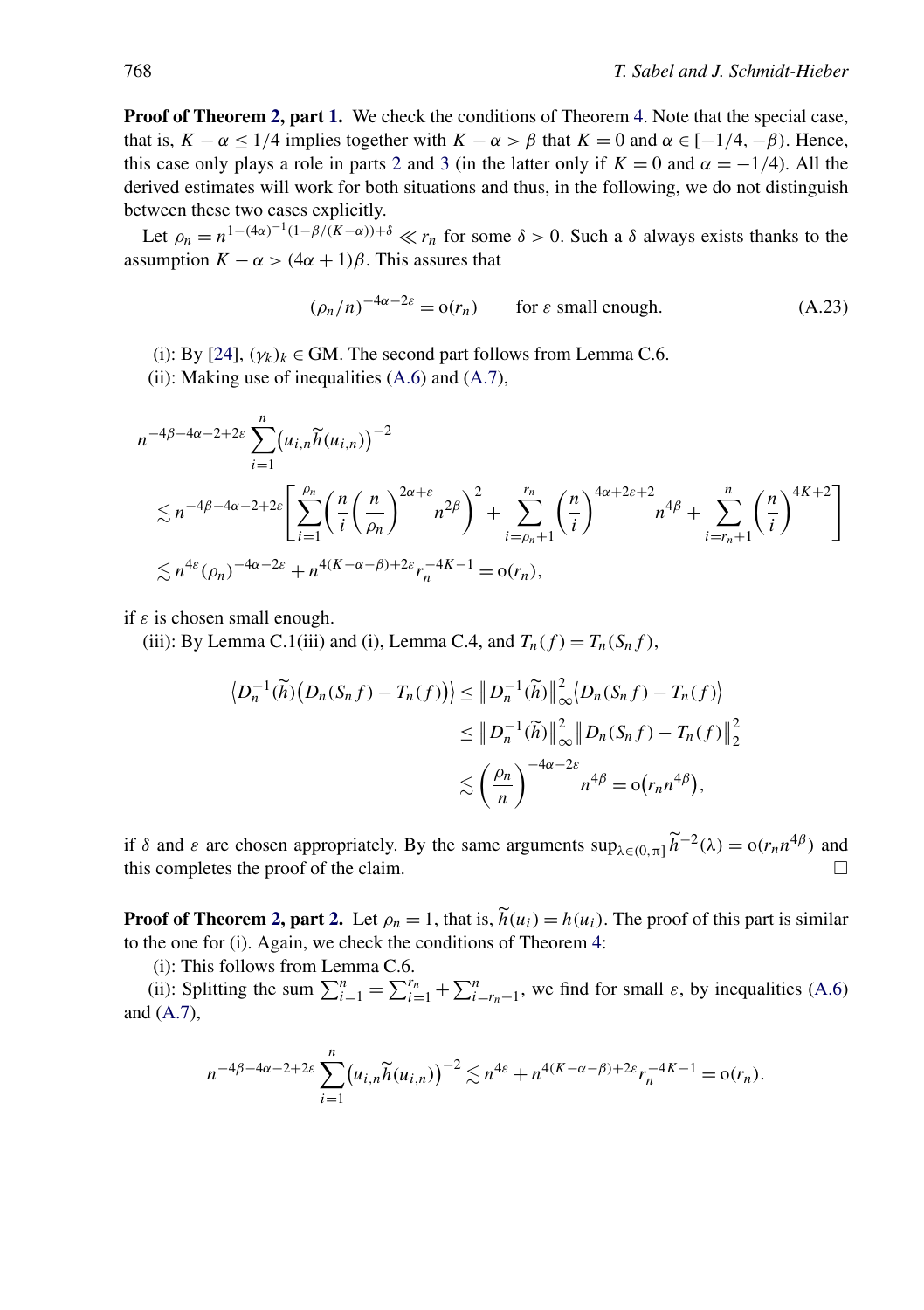<span id="page-22-0"></span>(iii): Observe that by [\(A.6\)](#page-14-0) and [\(A.7\)](#page-14-0),  $h(\lambda) \gtrsim n^{-2K\beta/(K-\alpha-\epsilon/2)}$ . Together with Lemma C.4,

$$
\langle D_n^{-1}(\widetilde{h})\big(D_n(S_nf) - T_n(f)\big) \rangle + \sup_{\lambda \in (0,\pi]} \widetilde{h}^{-2}(\lambda) \leq \sup_{\lambda \in (0,\pi]} \widetilde{h}^{-2}(\lambda) \big( \big\| D_n(S_nf) - T_n(f) \big\|_2^2 + 1 \big) \n\lesssim n^{4K\beta/(K-\alpha-\varepsilon/2)-4\alpha+2\varepsilon} = o(r_n n^{4\beta}). \qquad \Box
$$

**Proof of Theorem [2,](#page-6-0) part [3.](#page-7-0)** We apply Theorem [4](#page-16-0) with  $\tilde{f}(u_i) = f(u_i)$  and  $\tilde{h}(u_i) = h(u_i)$ , that is,  $\rho_n = 1$ .

(i): This follows from Lemmas C.5 and C.6.

For the following parts we make frequently use of the inequalities  $(A.5)$ – $(A.7)$  and the subsequent comments.

(ii): Since  $u_{r_n} \to 0$ , we find, if *n* is sufficiently large,

$$
\sum_{i=1}^n \frac{1}{u_i^2 h(u_i)^2} \lesssim \sum_{i=1}^{r_n} \frac{n^{4\beta}}{u_i^2 f(u_i)^2} + \sum_{i=r_n+1}^n \frac{1}{u_i^{2+4K}} \lesssim n^{2+4\beta+4\alpha+2\epsilon} r_n^{-1-4\alpha} + n^{2+4K} r_n^{-1-4K}.
$$

Therefore,

$$
n^{-4\beta-4\alpha-2+2\varepsilon} \sum_{i=1}^n \frac{1}{u_i^2 h(u_i)^2} \lesssim n^{4\varepsilon} r_n^{-1-4\alpha} + n^{-4\beta-4\alpha+4K+2\varepsilon} r_n^{-1-4K} = o(r_n)
$$

for *ε* sufficiently small.

(iii): It is straightforward to bound  $\sup_{\lambda \in (0,\pi]} \tilde{h}^{-2}(\lambda)$  by a multiple of  $n^{4K\beta/(K-\alpha-\epsilon/2)}$  =  $o(r_n n^{4\beta})$ , which immediately implies that the second term has the right order. However, to show the same rate for the first term turns out to be the most difficult part of the proof. Let us shortly remark on that. The crucial point is that although we have good control on the spectral density *h*, this gives no direct link to entries of the inverse of  $D_n(h)$ . In contrast to the proofs above, estimating  $\langle D_n^{-1}(h)(D_n(S_nf) - T_n(f)) \rangle$  by  $(\sup_{\lambda} 1/h(\lambda))^2 ||D_n(S_nf) - T_n(f)||_2^2$  is too rough (cf. also Remark [1\)](#page-16-0). Therefore, we look for a new function, say *g*, with the properties that 1*/(gh)* behaves like a constant for small  $\lambda$  and  $D_n(S_n g)$  is explicitly known. It turns out that  $g = f_{1/2+\alpha}$ is a good choice, where  $f_{1/2+\alpha}$  denotes the spectral density of a fractional Gaussian noise process with Hurst index  $1/2 + \alpha \le 1/4$ , cf. Lemma C.7 for details. Furthermore,  $r_{1/2+\alpha}$  denotes the corresponding autocovariance function. From  $(A.6)$  and  $(A.7)$ , we obtain

$$
\sup_{\lambda \in [1/n,\pi)} \frac{1}{f_{1/2+\alpha}(\lambda)h(\lambda)} \lesssim n^{2\beta+\varepsilon}.\tag{A.24}
$$

Define

$$
I := \langle D_n^{-1} (hf_{1/2+\alpha}) (D_n(f_{1/2+\alpha}) - D_n(S_n f_{1/2+\alpha}) (D_n(S_n f) - T_n(f)) \rangle,
$$
  
\n
$$
II := \langle (D_n(S_n f_{1/2+\alpha}) - T_n(f_{1/2+\alpha}) (D_n(S_n f) - T_n(f)) \rangle,
$$
  
\n
$$
III := \langle T_n(f_{1/2+\alpha}) (D_n(S_n f) - T_n(f)) \rangle
$$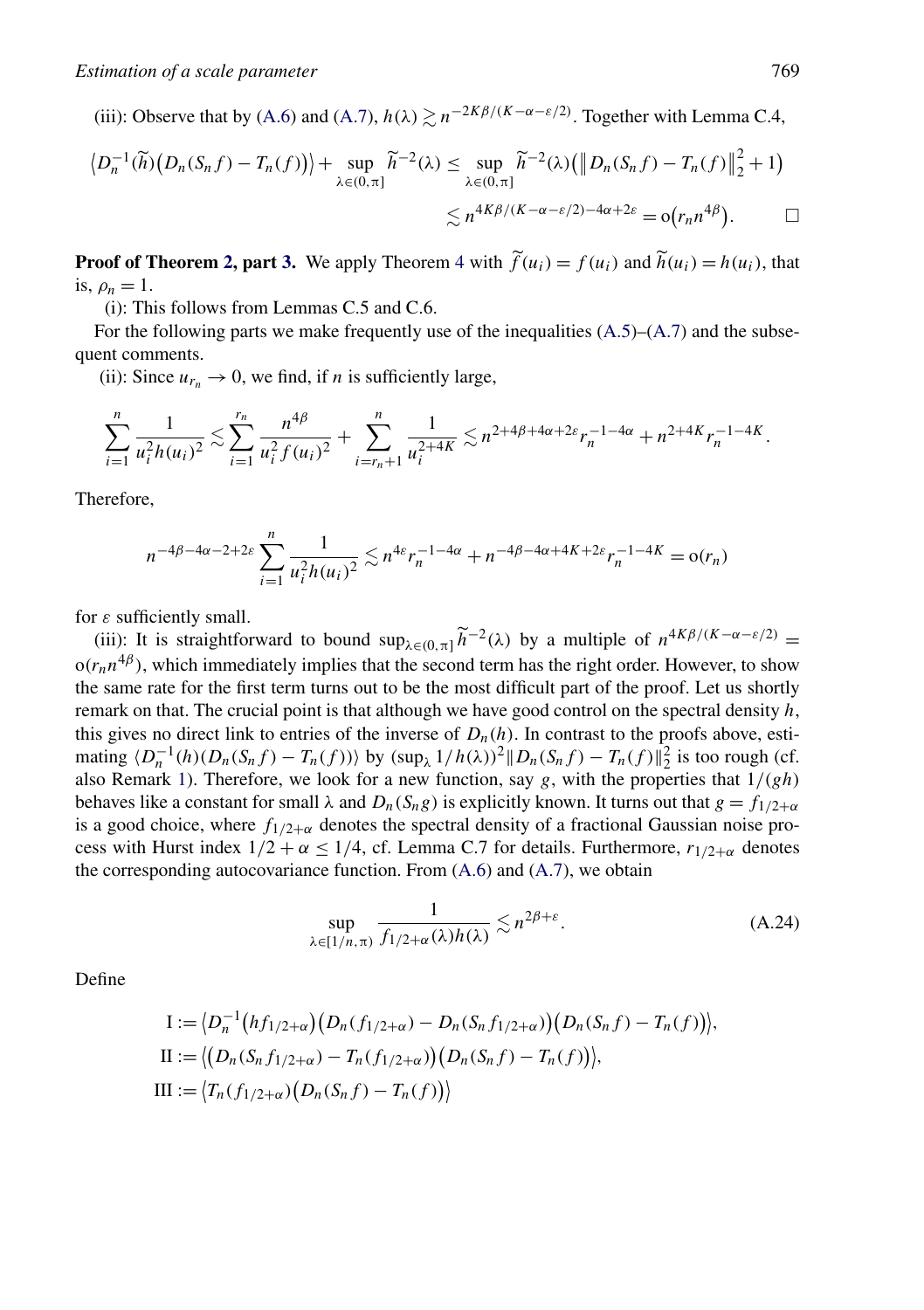<span id="page-23-0"></span>and note that by Lemma C.1(iii),

$$
\frac{1}{4} \langle D_n^{-1}(h) \big( D_n(S_n f) - T_n(f) \big) \rangle \le I + \| D_n^{-1}(h f_{1/2 + \alpha}) \|_{\infty}^2 (II + III)
$$
\n
$$
\lesssim I + n^{4\beta + 2\varepsilon} (II + III). \tag{A.25}
$$

In the following we will bound the terms I*,*II and III, separately.

(I): By (ii) and (iv) of Lemma C.7, we know  $(r_{1/2+\alpha}(k))_k \in GM$  and that  $f_{1/2+\alpha}$  behaves like a multiple of  $\lambda^{-2\alpha}$  for  $\lambda \downarrow 0$ . Using Lemma C.3(i) and [\(A.24\)](#page-22-0),

$$
\sup_{\lambda \in [1/n,\pi)} \frac{|f_{1/2+\alpha}(\lambda) - S_n f_{1/2+\alpha}(\lambda)|}{h(\lambda) f_{1/2+\alpha}(\lambda)} \lesssim n^{2\beta+1+\varepsilon} \left( |r_{1/2+\alpha}(n)| + \sum_{k=n+1}^{\infty} \frac{|r_{1/2+\alpha}(k)|}{k} \right)
$$

$$
\lesssim n^{2\beta+2\alpha+\varepsilon}.
$$

Thus, with [\(A.4\)](#page-14-0) and Lemma C.1(iii),

$$
I \leq \left\| D_n^{-1}(hf_{1/2+\alpha})(D_n(f_{1/2+\alpha}) - D_n(S_nf_{1/2+\alpha})) \right\|_{\infty}^2 \langle D_n(S_nf) - T_n(f) \rangle
$$
  
\$\lesssim n^{4\epsilon+4\beta}\$.

(II): By Lemma C.7(i), and the boundedness of the sequence  $(r_{1/2+\alpha}(k))_k$ , we see that there exists a constant *C<sub>α</sub>* such that for all  $k \in \mathbb{N}$ ,  $|r_{1/2+\alpha}(k)| \leq C_{\alpha}k^{2\alpha-1}$ . Using Lemma C.2 and [\(A.5\)](#page-14-0),

$$
e_{i,j} := \left| \left[ \left( D_n(S_n f_{1/2+\alpha}) - T_n(S_n f_{1/2+\alpha}) \right) \left( D_n(S_n f) - T_n(f) \right) \right]_{i,j} \right|
$$
  
\n
$$
\leq C_{\alpha} C_r \sum_{k=1}^n \left( |i+k|^{2\alpha-1} + |2n+2-k-i|^{2\alpha-1} \right)
$$
  
\n
$$
\times \left( |j+k|^{-2\alpha-1+\delta'} + |2n+2-j-k|^{-2\alpha-1+\delta'} \right).
$$

Define  $F(i, j) := \sum_{k=1}^{n} |i + k|^{2\alpha - 1} |j + k|^{-2\alpha - 1}$ . It is well known that if  $(a_k)_k$  and  $(b_k)_k$ are nonnegative sequences which are monotone increasing and decreasing, respectively, then  $\sum_{k=1}^{n} a_k b_k \le \sum_{k=1}^{n} a_k b_{n+1-k}$ . Thus,

$$
e_{i,j} \leq C_{\alpha} C_r (2n)^{\delta'} \big( F(i,j) + F(i, n+1-j) + F(n+1-i, j) + F(n+1-i, n+1-j) \big).
$$

From the monotonicity of  $x \mapsto x^{-2\alpha-1}$  and  $x \mapsto x^{2\alpha-1}$  for  $x > 0$ ,

$$
F(i, j) \le j^{-2\alpha - 1} \sum_{k=1}^{n} |i + k|^{2\alpha - 1} \le j^{-2\alpha - 1} \int_{i}^{\infty} x^{2\alpha - 1} dx = \frac{1}{2|\alpha|} j^{-2\alpha - 1} i^{2\alpha}.
$$

This allows to bound  $e_{i,j}e_{j,i}$  by a multiple of  $n^{2\varepsilon}(\min(i, n+1-i)\min(j, n+1-j))^{-1}$ . Hence,  $II \leq \sum_{i,j=1}^n e_{i,j} e_{j,i} \lesssim n^{2\varepsilon} \log^2 n.$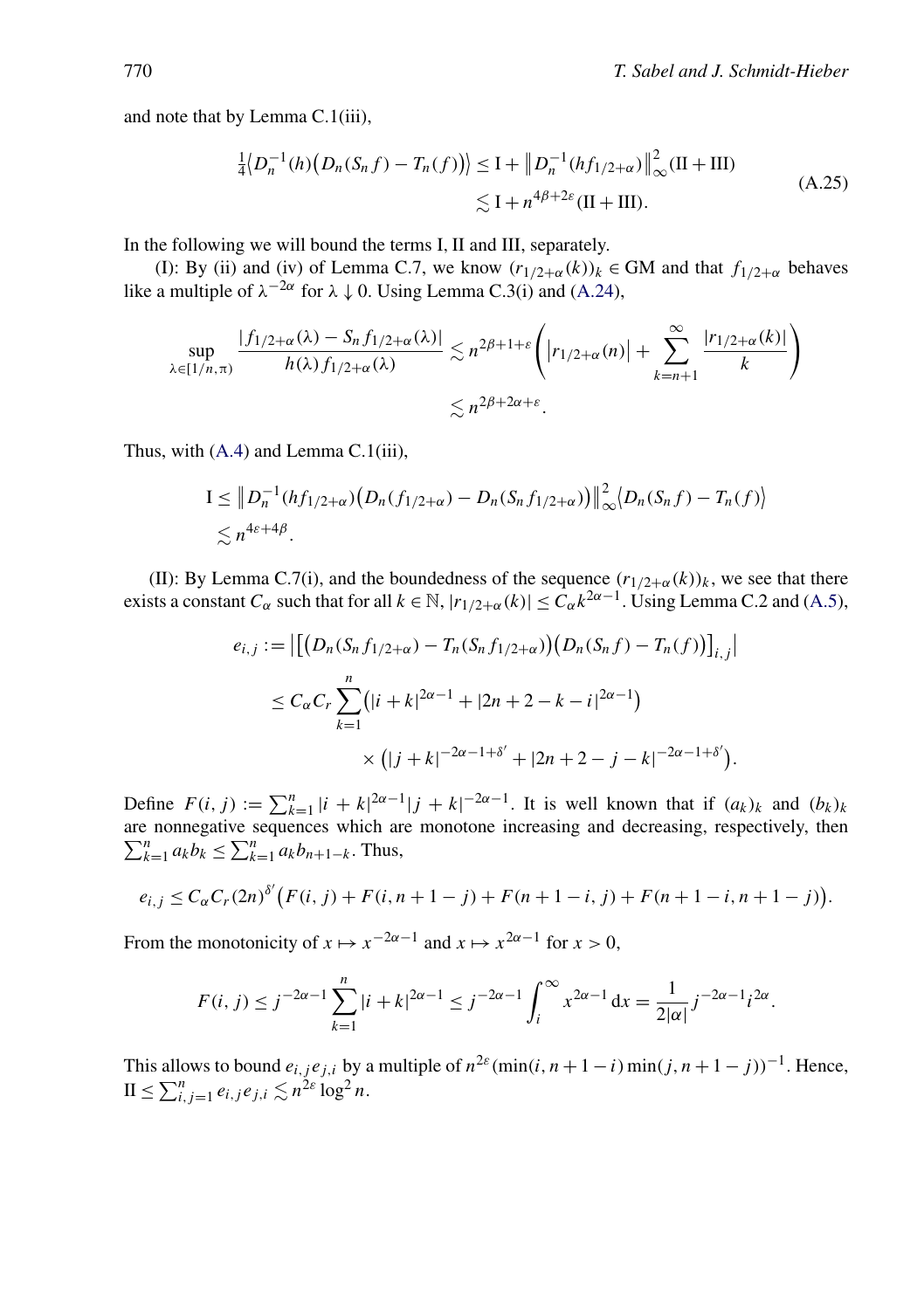(III): First let us introduce the projection  $\Pi = \Pi_n$  defined for an  $n \times n$  matrix  $A =$  $(a_{i,j})_{i,j=1,\dots,n}$  by  $(\Pi A)_{i,j} := a_{i,j}$  if  $i + j \le n + 1$  and zero otherwise. Further let *E* denote the  $n \times n$  matrix  $(E)_{i,j}$  := 1 if  $i + j = n + 1$  and zero otherwise. In particular  $E^2 = id_n$ . Note that by Lemma C.1(iv),

$$
\langle T_n(f_{1/2+\alpha})(D_n(S_nf)-T_n(f))\rangle \leq 2\langle T_n(f_{1/2+\alpha})\Pi(D_n(S_nf)-T_n(f))\rangle+2\langle T_n(f_{1/2+\alpha})(id_n-\Pi)(D_n(S_nf)-T_n(f))\rangle,
$$

where by a slight abuse of language  $id_n$  denotes here the identity operator on the space of  $n \times n$ matrices. To bound the first term, we decompose

$$
(T_n(f_{1/2+\alpha})\Pi(D_n(S_nf) - T_n(f)))_{i,j} = \sum_{k=1}^{2i-1} r_{1/2+\alpha}(i-k)[\gamma_{k+j-1} - \gamma_{i+j-1}]
$$
  
+  $\gamma_{i+j-1} \sum_{k=1}^{2i-1} r_{1/2+\alpha}(i-k)$   
+  $\sum_{k=2i}^{n+1-j} r_{1/2+\alpha}(i-k)\gamma_{k+j-1}$   
=:  $A_1(i, j) + A_2(i, j) + A_3(i, j)$ 

with the convention  $\sum_{k=2i}^{n+1-j} = -\sum_{k=n+1-j}^{2i}$  if  $2i > n+1-j$ . By assumption  $|\gamma_{q+p} - \gamma_p| \leq$  $\sum_{v=p}^{q+p-1} |\gamma_{v+1} - \gamma_v| \lesssim n^{\varepsilon} q p^{-2\alpha-1}$ . Hence, uniformly in *i*, *j*,

$$
\left| A_1(i,j) \right| \lesssim n^{\varepsilon} \sum_{k=1}^{2i-1} \min\bigl( |i-k|^{2\alpha}, 1 \bigr) j^{-2\alpha-2} \lesssim n^{\varepsilon} i^{2\alpha+1} j^{-2\alpha-2}.
$$
 (A.26)

If  $2j < i$ , we can split the sum  $\sum_{k=1}^{2i-1} = \sum_{k=1}^{\lfloor i/2 \rfloor} + \sum_{k=\lfloor i/2 \rfloor+1}^{2i-1}$ . Then, the first part of  $|A_1(i, j)|$ can be bounded also by

$$
\left| \sum_{k=1}^{\lfloor i/2 \rfloor} r_{1/2 + \alpha} (i-k) [\gamma_{k+j-1} - \gamma_{i+j-1}] \right| \lesssim n^{\varepsilon} i^{2\alpha - 1} \sum_{k=1}^{\lfloor i/2 \rfloor} (k+j-1)^{-2\alpha - 1} \lesssim n^{\varepsilon} i^{-1}
$$

and the second part is by the same arguments as in  $(A.26)$  (*j* can now be replaced by  $i + j$ ) of the order  $n^{\varepsilon}i^{2\alpha+1}(i+j-1)^{-2\alpha-2} \leq n^{\varepsilon}i^{-1}$ . Together, this shows that

$$
|A_1(i,j)| \lesssim \begin{cases} n^{\varepsilon} i^{2\alpha+1} j^{-2\alpha-2}, & \text{if } 2j \ge i, \\ n^{\varepsilon} i^{-1}, & \text{if } 2j < i. \end{cases}
$$

With Lemma C.7(i) and telescoping,  $\sum_{k=1}^{2i-1} r_{1/2+\alpha}(i-k) = i^{2\alpha+1} - (i-1)^{2\alpha+1}$  and therefore,

$$
\left|A_2(i,j)\right| \lesssim n^{\varepsilon}(i+j-1)^{-2\alpha-1}i^{2\alpha}.
$$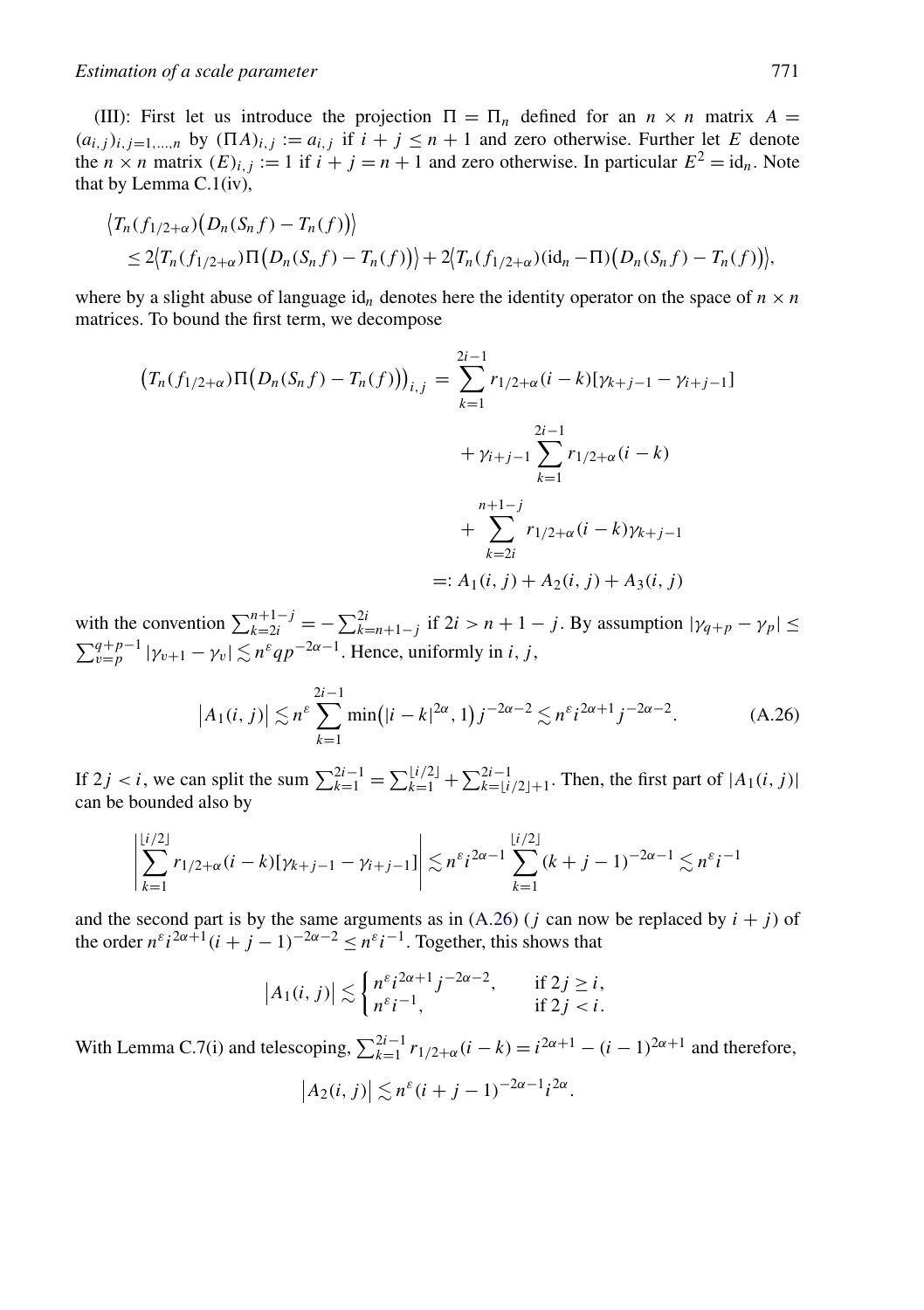<span id="page-25-0"></span>The last term of the expansion can be simply bounded by

$$
\left|A_3(i,j)\right| \lesssim n^{\varepsilon}(i+j-1)^{-2\alpha-1} \sum_{k=2i}^n |i-k|^{2\alpha-1} \lesssim n^{\varepsilon}(i+j-1)^{-2\alpha-1} i^{2\alpha}.
$$

In particular, the bounds for  $A_2(i, j)$  and  $A_3(i, j)$  are uniformly in *i*, *j* as well. Hence, by elementary computations

$$
\left| \left\langle T_n(f_{1/2+\alpha})(D_n(S_nf) - T_n(f)) \right\rangle \right|
$$
  
\n
$$
\leq \sum_{i,j} \left| A_1(i,j) + A_2(i,j) + A_3(i,j) \right| \left| A_1(j,i) + A_2(j,i) + A_3(j,i) \right| \lesssim n^{2\varepsilon} \log^2 n.
$$

Finally, note that  $ET_n(f_{1/2+\alpha})E = T_n(f_{1/2+\alpha})$  and  $E((id_n-\Pi)[D_n(S_nf)-T_n(f)])E$  is a matrix with entries  $-\gamma_{i+1}$  for  $i + j \leq n$  and zero otherwise. Therefore, we have by rewriting

$$
\langle T_n(f_{1/2+\alpha})(\mathrm{id}_n - \Pi)(D_n(S_nf) - T_n(f)) \rangle = \langle T_n(f_{1/2+\alpha})E[(\mathrm{id}_n - \Pi)(D_n(S_nf) - T_n(f))]E \rangle
$$

the same structure as above (up to an index shift by one) and all arguments apply. This shows that  $III \lesssim n^{2\varepsilon} \log^2 n$ .

The estimates in  $(I)$ ,  $(II)$ , and  $(III)$  show that the r.h.s. of  $(A.25)$  can be upper bounded by  $n^{4\varepsilon+4\beta}$  $n^{4\varepsilon+4\beta}$  $n^{4\varepsilon+4\beta}$  log<sup>2</sup> *n*, and hence assumption (iii) of Theorem 4 follows by choosing  $\varepsilon$  sufficiently small.

Since we have verified the assumptions of Theorem [4,](#page-16-0) part [3](#page-7-0) of Theorem [2](#page-6-0) follows.  $\Box$ 

## **Acknowledgments**

Till Sabel was supported by DFG/SNF Grant FOR 916. Johannes Schmidt-Hieber was funded by DFG postdoctoral fellowship SCHM 2807/1-1. We would like to thank Axel Munk for helpful discussions.

## **Supplementary Material**

**Supplement to "Asymptotically efficient estimation of a scale parameter in Gaussian time series and closed-form expressions for the Fisher information"** (DOI: [10.3150/12-](http://dx.doi.org/10.3150/12-BEJ505SUPP) [BEJ505SUPP;](http://dx.doi.org/10.3150/12-BEJ505SUPP) .pdf). In the supplement, we provide the proofs of Theorem [3](#page-7-0) and Corollary [1](#page-7-0) along with some technical propositions and lemmas denoted by B.1, B.2*,...,*C.1, C.2*,...* .

# **References**

[1] Barndorff-Nielsen, O.E., Hansen, P.R., Lunde, A. and Shephard, N. (2008). Designing realized kernels to measure the ex post variation of equity prices in the presence of noise. *Econometrica* **76** 1481–1536. [MR2468558](http://www.ams.org/mathscinet-getitem?mr=2468558)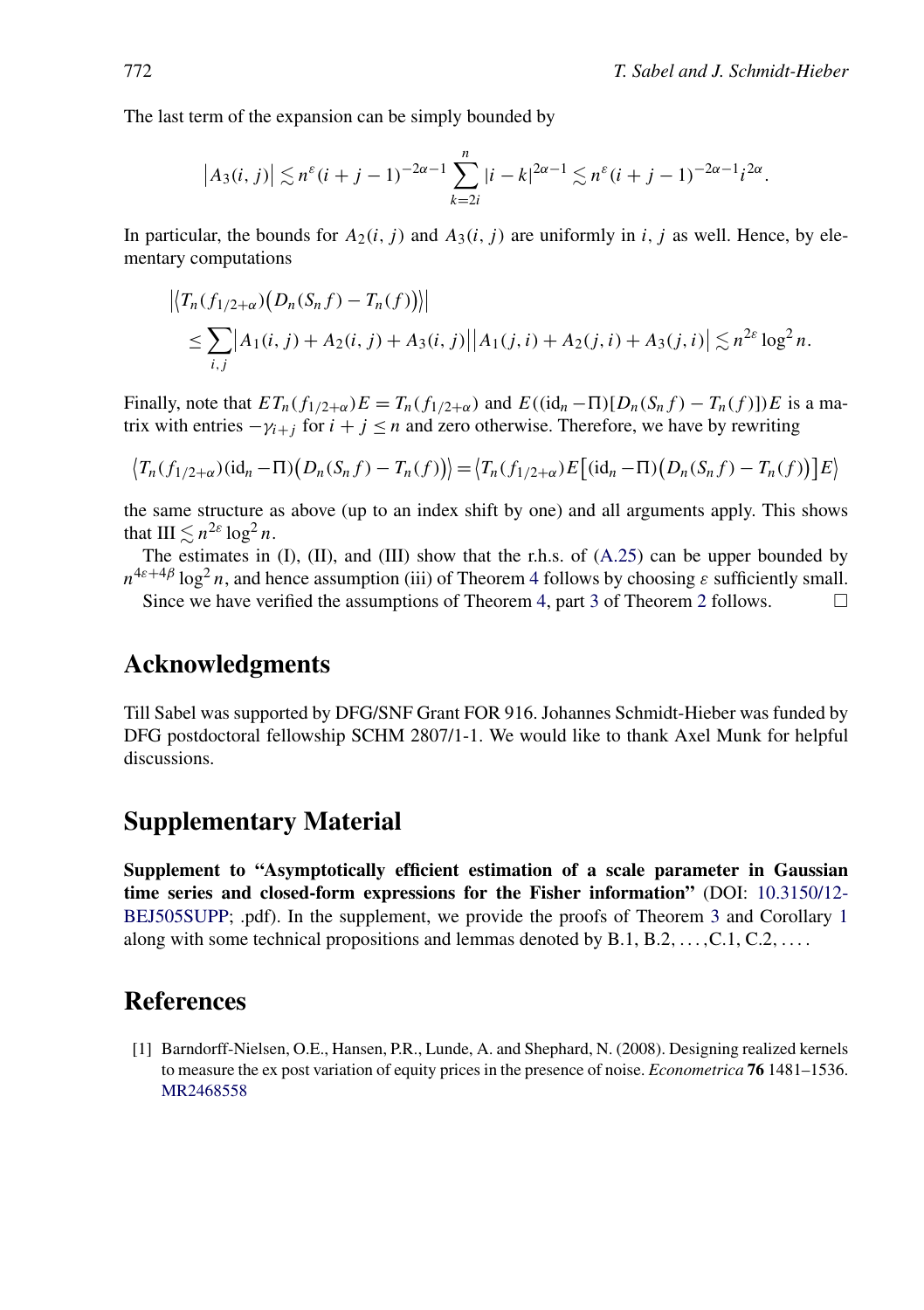- <span id="page-26-0"></span>[2] Belov, A.S. (2002). Remarks on the convergence (boundedness) in the mean of partial sums of a trigonometric series. *Mat*. *Zametki* **71** 807–817. [MR1933102](http://www.ams.org/mathscinet-getitem?mr=1933102)
- [3] Bingham, N.H., Goldie, C.M. and Teugels, J.L. (1987). *Regular Variation*. *Encyclopedia of Mathematics and Its Applications* **27**. Cambridge: Cambridge Univ. Press. [MR0898871](http://www.ams.org/mathscinet-getitem?mr=0898871)
- [4] Bojanić, R. and Seneta, E. (1971). Slowly varying functions and asymptotic relations. *J. Math. Anal. Appl*. **34** 302–315. [MR0274676](http://www.ams.org/mathscinet-getitem?mr=0274676)
- [5] Britanak, V., Yip, P.C. and Rao, K.R. (2007). *Discrete Cosine and Sine Transforms*: *General Properties*, *Fast Algorithms and Integer Approximations*. Amsterdam: Elsevier. [MR2293207](http://www.ams.org/mathscinet-getitem?mr=2293207)
- [6] Cai, T.T., Munk, A. and Schmidt-Hieber, J. (2010). Sharp minimax estimation of the variance of Brownian motion corrupted with Gaussian noise. *Statist*. *Sinica* **20** 1011–1024. [MR2729850](http://www.ams.org/mathscinet-getitem?mr=2729850)
- [7] Dahlhaus, R. (1989). Efficient parameter estimation for self-similar processes. *Ann*. *Statist*. **17** 1749– 1766. [MR1026311](http://www.ams.org/mathscinet-getitem?mr=1026311)
- [8] Davies, R.B. (1973). Asymptotic inference in stationary Gaussian time-series. *Adv*. *in Appl*. *Probab*. **5** 469–497. [MR0341699](http://www.ams.org/mathscinet-getitem?mr=0341699)
- [9] Dzhaparidze, K. (1986). *Parameter Estimation and Hypothesis Testing in Spectral Analysis of Stationary Time Series*. *Springer Series in Statistics*. New York: Springer. [MR0812272](http://www.ams.org/mathscinet-getitem?mr=0812272)
- [10] Fox, R. and Taqqu, M.S. (1986). Large-sample properties of parameter estimates for strongly dependent stationary Gaussian time series. *Ann*. *Statist*. **14** 517–532. [MR0840512](http://www.ams.org/mathscinet-getitem?mr=0840512)
- [11] Giraitis, L. and Surgailis, D. (1990). A central limit theorem for quadratic forms in strongly dependent linear variables and its application to asymptotical normality of Whittle's estimate. *Probab*. *Theory Related Fields* **86** 87–104. [MR1061950](http://www.ams.org/mathscinet-getitem?mr=1061950)
- [12] Gloter, A. and Hoffmann, M. (2004). Stochastic volatility and fractional Brownian motion. *Stochastic Process*. *Appl*. **113** 143–172. [MR2078541](http://www.ams.org/mathscinet-getitem?mr=2078541)
- [13] Gloter, A. and Hoffmann, M. (2007). Estimation of the Hurst parameter from discrete noisy data. *Ann*. *Statist*. **35** 1947–1974. [MR2363959](http://www.ams.org/mathscinet-getitem?mr=2363959)
- [14] Gloter, A. and Jacod, J. (2001). Diffusions with measurement errors. I. Local asymptotic normality. *ESAIM Probab*. *Stat*. **5** 225–242 (electronic). [MR1875672](http://www.ams.org/mathscinet-getitem?mr=1875672)
- [15] Gloter, A. and Jacod, J. (2001). Diffusions with measurement errors. II. Optimal estimators. *ESAIM Probab*. *Stat*. **5** 243–260 (electronic). [MR1875673](http://www.ams.org/mathscinet-getitem?mr=1875673)
- [16] Jacod, J., Li, Y., Mykland, P.A., Podolskij, M. and Vetter, M. (2009). Microstructure noise in the continuous case: The pre-averaging approach. *Stochastic Process*. *Appl*. **119** 2249–2276. [MR2531091](http://www.ams.org/mathscinet-getitem?mr=2531091)
- [17] Johnstone, I.M. (1999). Wavelet shrinkage for correlated data and inverse problems: Adaptivity results. *Statist*. *Sinica* **9** 51–83. [MR1678881](http://www.ams.org/mathscinet-getitem?mr=1678881)
- [18] Podolskij, M. and Vetter, M. (2009). Estimation of volatility functionals in the simultaneous presence of microstructure noise and jumps. *Bernoulli* **15** 634–658. [MR2555193](http://www.ams.org/mathscinet-getitem?mr=2555193)
- [19] Porat, B. and Friedlander, B. (1986). Computation of the exact information matrix of Gaussian time series with stationary random components. *IEEE Trans*. *Acoust*. *Speech Signal Process*. **34** 118–130. [MR0832320](http://www.ams.org/mathscinet-getitem?mr=0832320)
- [20] Reiß, M. (2011). Asymptotic equivalence for inference on the volatility from noisy observations. *Ann*. *Statist*. **39** 772–802. [MR2816338](http://www.ams.org/mathscinet-getitem?mr=2816338)
- [21] Rohde, A. and Dümbgen, L. (2013). Statistical inference for the optimal approximating model. *Probab*. *Theory Related Fields* **155** 839–865. [MR3034794](http://www.ams.org/mathscinet-getitem?mr=3034794)
- [22] Sabel, T. and Schmidt-Hieber, J. (2014). Supplement to "Asymptotically efficient estimation of a scale parameter in Gaussian time series and closed-form expressions for the Fisher information." DOI[:10.3150/12-BEJ505SUPP](http://dx.doi.org/10.3150/12-BEJ505SUPP).
- [23] Stein, M.L. (1987). Minimum norm quadratic estimation of spatial variograms. *J*. *Amer*. *Statist*. *Assoc*. **82** 765–772. [MR0909981](http://www.ams.org/mathscinet-getitem?mr=0909981)